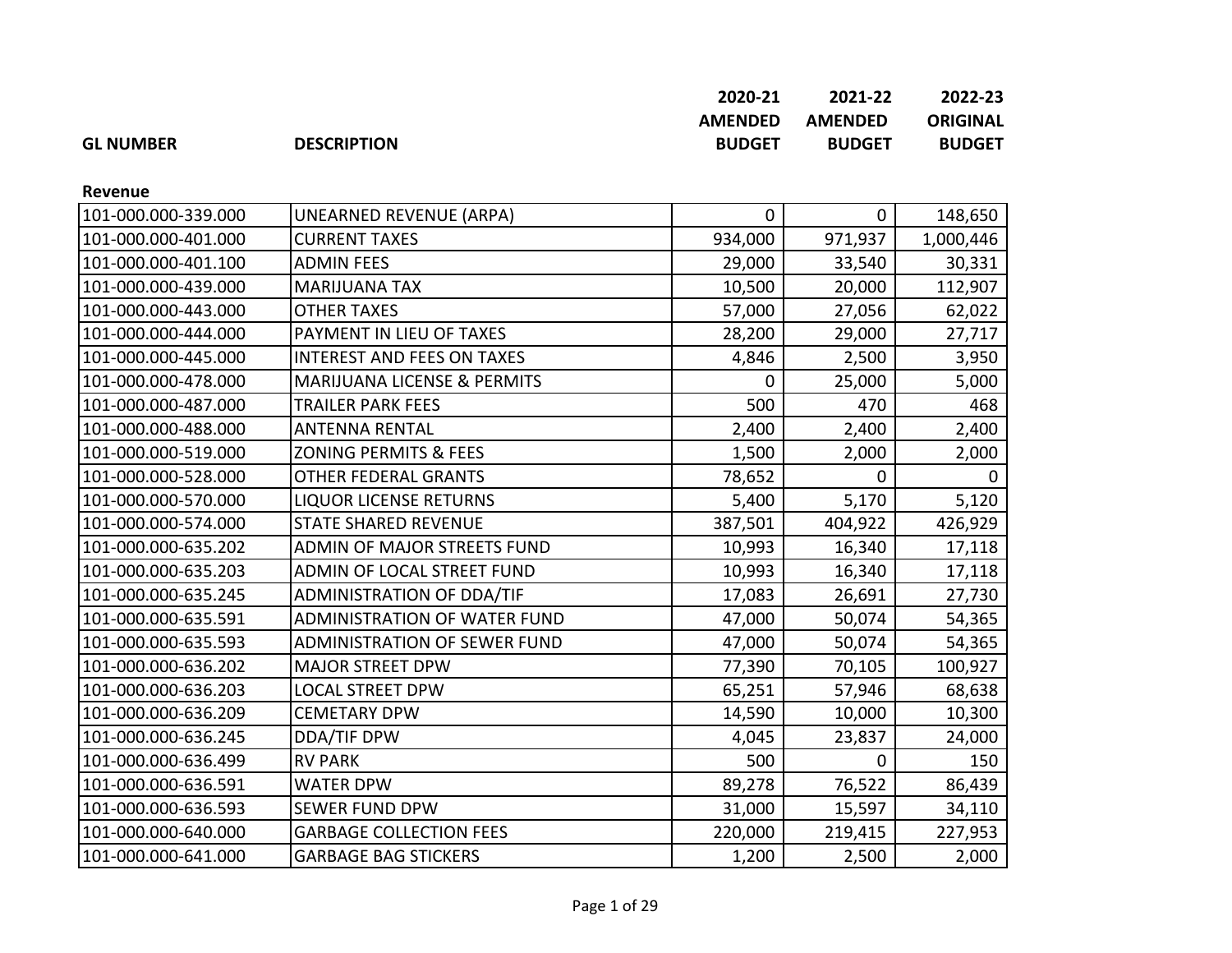|                                   |                                         | 2020-21        | 2021-22        | 2022-23         |
|-----------------------------------|-----------------------------------------|----------------|----------------|-----------------|
|                                   |                                         | <b>AMENDED</b> | <b>AMENDED</b> | <b>ORIGINAL</b> |
| <b>GL NUMBER</b>                  | <b>DESCRIPTION</b>                      | <b>BUDGET</b>  | <b>BUDGET</b>  | <b>BUDGET</b>   |
| 101-000.000-660.000               | <b>ORDINANCE VIOLATIONS</b>             | 2,500          | 6,000          | 3,600           |
| 101-000.000-669.245               | <b>TRANS FROM DDA</b>                   | 25,990         | 29,617         | 29,617          |
| 101-000.000-669.512               | <b>TRANS FROM BUILD AUTH</b>            | 4,500          | 0              |                 |
| 101-000.000-669.951               | TRANS FROM DEBT RETIREMENT              | 7,600          | $\Omega$       | $\Omega$        |
| 101-000.000-670.000               | <b>MISCELLANEOUS INCOME</b>             | 1,000          | 1,000          | 720             |
| 101-000.000-670.001               | MISCELLANEOUS - NELSON FIELD            | 14,613         | 4,100          | 3,837           |
| 101-000.000-670.002               | MISCELLANEOUS INCOME (POLICE)           | 2,542          | 2,500          | 3,000           |
| 101-000.000-671.000               | <b>INVESTMENT INTEREST</b>              | 1,637          | 2,000          | 2,031           |
| 101-000.000-677.100               | <b>BUILDING RENTAL (WATER/SEWER)</b>    | 6,000          | 6,000          | 6,000           |
| 101-000.000-678.000               | <b>SIGN RENTAL</b>                      | 400            | 800            | 800             |
| 101-000.000-680.000               | <b>EQUIPMENT SALES</b>                  | 0              | 500            |                 |
| 101-000.000-681.000               | <b>REIMBURSEMENTS</b>                   | 14,000         | 10,100         | 10,134          |
| 101-000.000-690.000               | <b>PENALTIES</b>                        | 10,000         | 9,100          | 5,900           |
| 101-000.000-697.000               | <b>SALE OF MATERIALS &amp; SUPPLIES</b> | 100            | 0              | 100             |
| Totals for dept 000.000 - REVENUE |                                         | 2,266,704      | 2,231,153      | 2,618,891       |

#### **Dept 101.000 - CITY COMMISSION**

| 101-101.000-702.000                       | <b>SALARIES &amp; WAGES</b>              | 9,600  | 9,600  | 9,600  |
|-------------------------------------------|------------------------------------------|--------|--------|--------|
| 101-101.000-715.000                       | <b>SOCIAL SECURITY</b>                   | 600    | 595    | 595    |
| 101-101.000-716.000                       | <b>MEDICARE</b>                          | 139    | 139    | 139    |
| 101-101.000-740.000                       | <b>SUPPLIES</b>                          | 61     | 100    |        |
| 101-101.000-777.000                       | <b>MEMBERSHIPS, DUES &amp; SUBSCRIPT</b> | 300    | 300    |        |
| 101-101.000-859.000                       | CONFERENCE/TRAINING                      | 100    | 100    |        |
| 101-101.000-860.000                       | <b>TRAVEL</b>                            | 100    | 100    |        |
| 101-101.000-900.000                       | <b>PRINTING &amp; PUBLISHING</b>         | 135    | 200    | 100    |
| Totals for dept 101.000 - CITY COMMISSION |                                          | 11,035 | 11,134 | 10,434 |

# **Dept 172.000 - CITY MANAGER**

| -702.000<br>$2.000 - 7$<br>$101-1$ | <b>WAGES</b><br><b>SALARIES &amp;</b> | 80,000 | 80,7<br>798 |
|------------------------------------|---------------------------------------|--------|-------------|
| $-714.000$<br>72.000-7<br>$101-1$  | <b>BENEFITS</b><br>THER FRINGE        | 1,143  | 1,108       |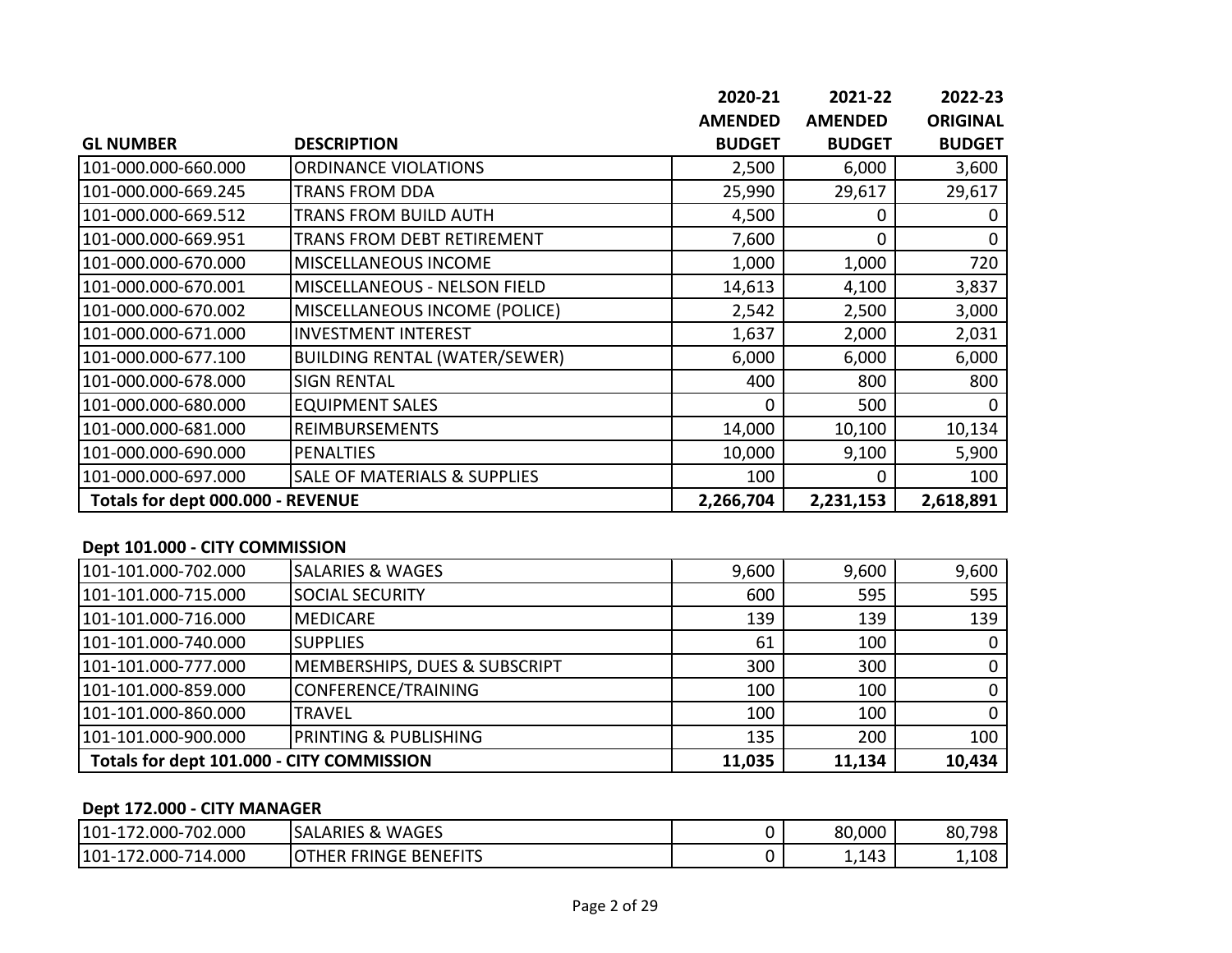|                                        |                                     | 2020-21        | 2021-22        | 2022-23         |
|----------------------------------------|-------------------------------------|----------------|----------------|-----------------|
|                                        |                                     | <b>AMENDED</b> | <b>AMENDED</b> | <b>ORIGINAL</b> |
| <b>GL NUMBER</b>                       | <b>DESCRIPTION</b>                  | <b>BUDGET</b>  | <b>BUDGET</b>  | <b>BUDGET</b>   |
| 101-172.000-715.000                    | <b>SOCIAL SECURITY</b>              | 0              | 4,960          | 5,009           |
| 101-172.000-716.000                    | <b>MEDICARE</b>                     | 0              | 1,160          | 1,172           |
| 101-172.000-719.000                    | <b>EMPLOYEE HEALTH INSURANCE</b>    | $\Omega$       | 12,197         | 12,936          |
| 101-172.000-722.000                    | <b>RETIREMENT (EMPLOYERS SHARE)</b> | 7,200          | 8,000          | 8,080           |
| 101-172.000-740.000                    | <b>SUPPLIES</b>                     | 100            | 100            | 0               |
| 101-172.000-777.000                    | MEMBERSHIPS, DUES & SUBSCRIPT       | 300            | 300            | 300             |
| 101-172.000-850.000                    | <b>TELEPHONE</b>                    | $\Omega$       | $\Omega$       | 600             |
| 101-172.000-859.000                    | CONFERENCE/TRAINING                 | $\Omega$       | 500            | 250             |
| 101-172.000-860.000                    | <b>TRAVEL</b>                       | $\Omega$       | 500            | 250             |
| 101-172.000-900.000                    | <b>PRINTING &amp; PUBLISHING</b>    | 700            | $\Omega$       | 0               |
| 101-172.000-956.000                    | <b>MISCELLANEOUS</b>                | 100            | 100            | $\Omega$        |
| Totals for dept 172.000 - CITY MANAGER |                                     | 8,400          | 108,960        | 110,503         |

#### **Dept 195.000 - ELECTIONS**

| Totals for dept 195.000 - ELECTIONS<br>8,418 |                                   | 3,900 | 5,800 |       |
|----------------------------------------------|-----------------------------------|-------|-------|-------|
| 101-195.000-956.000                          | <b>IMISCELLANEOUS</b>             | 100   | 100   |       |
| 101-195.000-900.000                          | <b>IPRINTING &amp; PUBLISHING</b> | 1,546 | 600   | 1,500 |
| 101-195.000-860.000                          | ITRAVEL                           | 200   | 100   | 50    |
| 101-195.000-740.000                          | <b>ISUPPLIES</b>                  | 4,000 | 1,500 | 1,500 |
| 101-195.000-702.000                          | <b>SALARIES &amp; WAGES</b>       | 2,572 | 1,600 | 2,750 |

### **Dept 202.000 - ASSESSOR**

| 101-202.000-740.000                | <b>I</b> SUPPLIES      | 1,091  | 700    | 100    |
|------------------------------------|------------------------|--------|--------|--------|
| 101-202.000-740.100                | IPOSTAGE               | 1,000  | 1,000  | 1,143  |
| 101-202.000-818.000                | CONTRACTED SERVICES    | 42,000 | 42,000 | 45,600 |
| 101-202.000-860.000                | <b>TRAVEL</b>          | 100    | 100    |        |
| 101-202.000-900.000                | IPRINTING & PUBLISHING | 209    | 200    |        |
| 101-202.000-956.000                | <b>IMISCELLANEOUS</b>  | 100    | 100    |        |
| Totals for dept 202.000 - ASSESSOR |                        | 44,500 | 44,100 | 46,843 |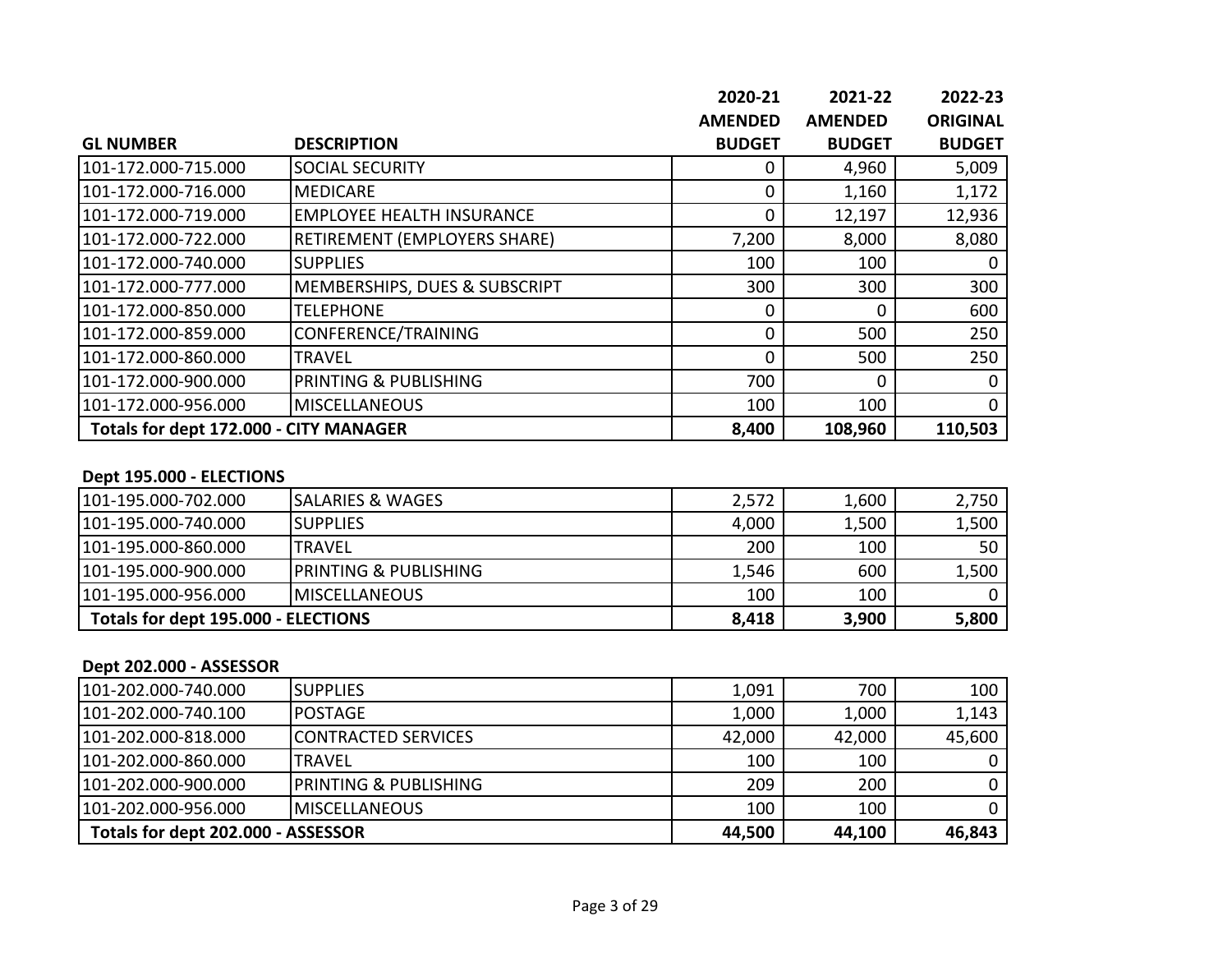|                                    |                              | 2020-21        | 2021-22        | 2022-23         |
|------------------------------------|------------------------------|----------------|----------------|-----------------|
|                                    |                              | <b>AMENDED</b> | <b>AMENDED</b> | <b>ORIGINAL</b> |
| <b>GL NUMBER</b>                   | <b>DESCRIPTION</b>           | <b>BUDGET</b>  | <b>BUDGET</b>  | <b>BUDGET</b>   |
| Dept 203.000 - ATTORNEY            |                              |                |                |                 |
| 101-203.000-801.000                | <b>PROFESSIONAL SERVICES</b> | 24,738         | 20,000         | 30,000          |
| Totals for dept 203.000 - ATTORNEY |                              | 24,738         | 20,000         | 30,000          |

# **Dept 205.000 - COMPUTER CONSULTING**

| 101-205.000-701.000                           | <b>FEES &amp; SERVICES</b> | 16,000 | 12,000 | 15,000                         |
|-----------------------------------------------|----------------------------|--------|--------|--------------------------------|
| 101-205.000-970.000                           | CAPITOL OUTLAY             |        | 000,⊾  | $\mathsf{L}$ ,000 $\mathsf{L}$ |
| Totals for dept 205.000 - COMPUTER CONSULTING |                            | 16,000 | 13,000 | 16,000                         |

#### **Dept 215.000 - CLERK**

| 101-215.000-702.000             | <b>SALARIES &amp; WAGES</b>      | 99,404  | 42,840 | 43,680 |
|---------------------------------|----------------------------------|---------|--------|--------|
| 101-215.000-714.000             | <b>OTHER FRINGE BENEFITS</b>     | 2,831   | 784    | 752    |
| 101-215.000-715.000             | <b>SOCIAL SECURITY</b>           | 5,423   | 2,604  | 2,708  |
| 101-215.000-716.000             | <b>MEDICARE</b>                  | 1,300   | 609    | 633    |
| 101-215.000-719.000             | <b>EMPLOYEE HEALTH INSURANCE</b> | 11,355  | 5,194  | 9,675  |
| 101-215.000-722.000             | RETIREMENT (EMPLOYERS SHARE)     | 4,047   | 2,840  | 2,503  |
| 101-215.000-740.000             | <b>SUPPLIES</b>                  | 500     | 200    | 400    |
| 101-215.000-740.100             | <b>POSTAGE</b>                   | 3,675   | 3,600  | 3,500  |
| 101-215.000-777.000             | MEMBERSHIPS, DUES & SUBSCRIPT    | 100     | 100    | 80     |
| 101-215.000-859.000             | CONFERENCE/TRAINING              | 100     | 500    | 0      |
| 101-215.000-860.000             | <b>TRAVEL</b>                    | 123     | 100    | 50     |
| 101-215.000-900.000             | PRINTING & PUBLISHING            | 600     | 600    | 600    |
| 101-215.000-956.000             | <b>MISCELLANEOUS</b>             | 100     | 100    | 0      |
| Totals for dept 215.000 - CLERK |                                  | 129,558 | 60,071 | 64,580 |

#### **Dept 232.000 - AUDITOR**

| $101 -$<br>-232.000-808.000 | <b>AUDIT</b>   | 18,900 | $\sim$ $\sim$<br>-75<br>22,575 | ົາ<br>$\sim$ $\sim$ $\sim$<br>23,258 |
|-----------------------------|----------------|--------|--------------------------------|--------------------------------------|
| Totals for dept 232.000     | <b>AUDITOR</b> | 18,900 | ີ<br>575<br>22,J <i>i</i> J    | 23,258                               |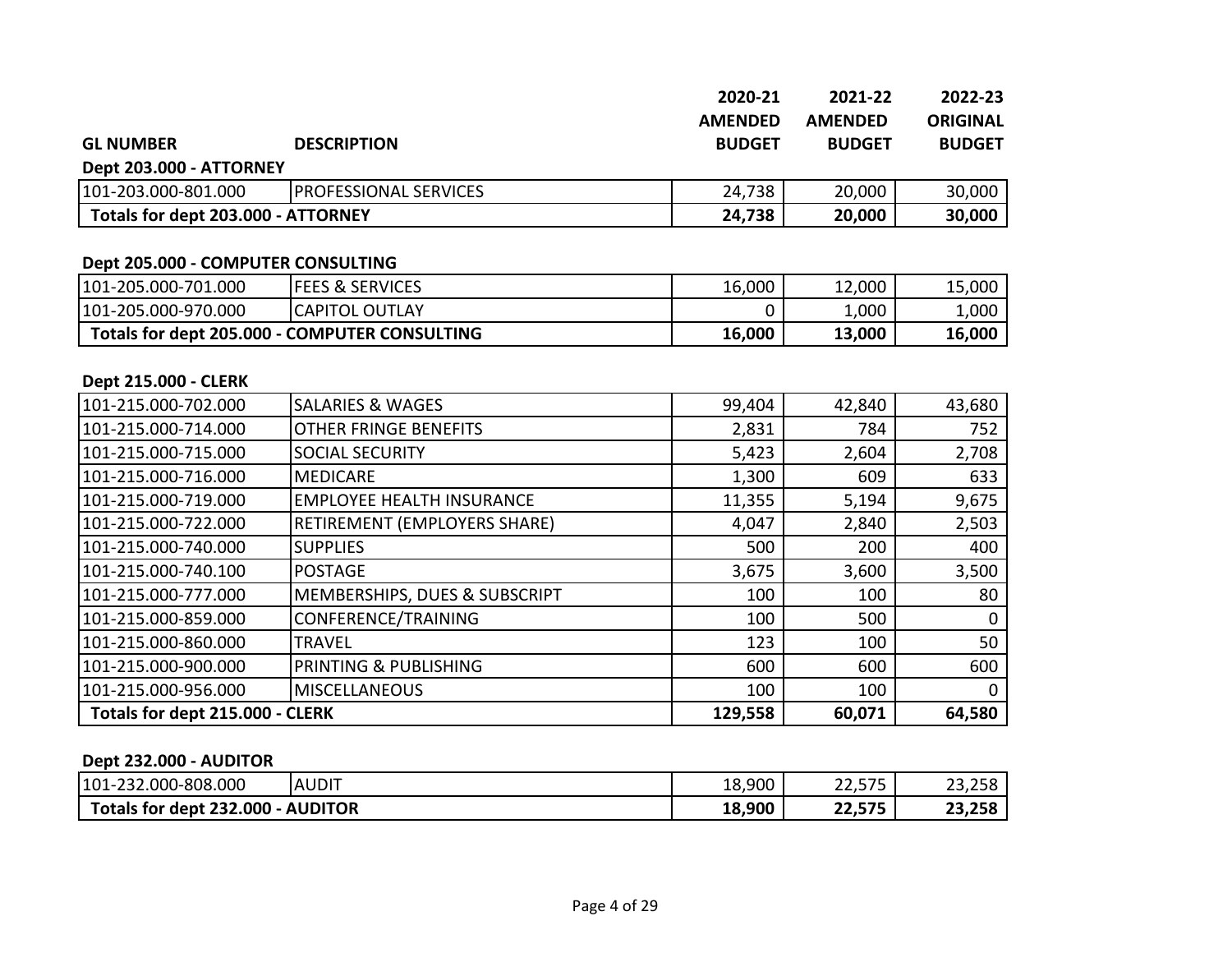|                                           |                                  | 2020-21<br><b>AMENDED</b> | 2021-22<br><b>AMENDED</b> | 2022-23<br><b>ORIGINAL</b> |
|-------------------------------------------|----------------------------------|---------------------------|---------------------------|----------------------------|
| <b>GL NUMBER</b>                          | <b>DESCRIPTION</b>               | <b>BUDGET</b>             | <b>BUDGET</b>             | <b>BUDGET</b>              |
| Dept 247.000 - BOARD OF REVIEW            |                                  |                           |                           |                            |
| 101-247.000-725.000                       | <b>MEETING FEES (BOARDS)</b>     | 1,300                     | 1,300                     | 1,275                      |
| 101-247.000-900.000                       | PRINTING & PUBLISHING            | 0                         | 150                       | 375                        |
| Totals for dept 247.000 - BOARD OF REVIEW |                                  | 1,300                     | 1,450                     | 1,650                      |
| Dept 253.000 - TREASURER                  |                                  |                           |                           |                            |
| 101-253.000-702.000                       | <b>SALARIES &amp; WAGES</b>      | 92,569                    | 85,040                    | 88,442                     |
| 101-253.000-714.000                       | OTHER FRINGE BENEFITS            | 1,510                     | 1,499                     | 1,591                      |
| 101-253.000-715.000                       | SOCIAL SECURITY                  | 5,526                     | 5,272                     | 5,483                      |
| 101-253.000-716.000                       | <b>MEDICARE</b>                  | 1,292                     | 1,233                     | 1,282                      |
| 101-253.000-719.000                       | <b>EMPLOYEE HEALTH INSURANCE</b> | 12,536                    | 10,388                    | 13,637                     |
| 101-253.000-722.000                       | RETIREMENT (EMPLOYERS SHARE)     | 5,808                     | 5,749                     | 5,068                      |
| 101-253.000-740.000                       | <b>SUPPLIES</b>                  | 0                         | 200                       | 250                        |
| 101-253.000-740.100                       | <b>POSTAGE</b>                   | 1,323                     | 1,400                     | 1,600                      |
| 101-253.000-777.000                       | MEMBERSHIPS, DUES & SUBSCRIPT    | 75                        | 100                       | 115                        |
| 101-253.000-810.000                       | <b>BANK SERVICE CHARGES</b>      | 4,234                     | 4,280                     | 4,100                      |
| 101-253.000-859.000                       | CONFERENCE/TRAINING              | 0                         | 400                       | 0                          |
| 101-253.000-860.000                       | <b>TRAVEL</b>                    | 0                         | 100                       | $\Omega$                   |
| 101-253.000-900.000                       | PRINTING & PUBLISHING            | 4,792                     | 5,200                     | 4,800                      |
| 101-253.000-956.000                       | <b>MISCELLANEOUS</b>             | $\mathbf 0$               | 100                       | 0                          |
| Totals for dept 253.000 - TREASURER       |                                  | 129,665                   | 120,961                   | 126,368                    |

#### **Dept 261.000 - BUILDING AUTHORITY ADMIN**

| 101-261.000-941.<br>L.263                           | <b>BUILDING AUTHORITY (CIT)</b><br>' HALL | 20,513           |  |
|-----------------------------------------------------|-------------------------------------------|------------------|--|
| <b>Totals for dept 261,000 - BUILDING AUTHORITY</b> |                                           | 20 F42<br>ZU,515 |  |

### **Dept 263.000 - CITY HALL**

| 101-263.000-702.000 | <b>SALARIES &amp; WAGES</b> | 7,020 | ,020 | 6,800    |
|---------------------|-----------------------------|-------|------|----------|
| 101-263.000-715.000 | <b>SOCIAL SECURITY</b>      | 438   | 439  | 422      |
| 101-263.000-716.000 | MEDICARE                    | 98    | 102  | q۵<br>-- |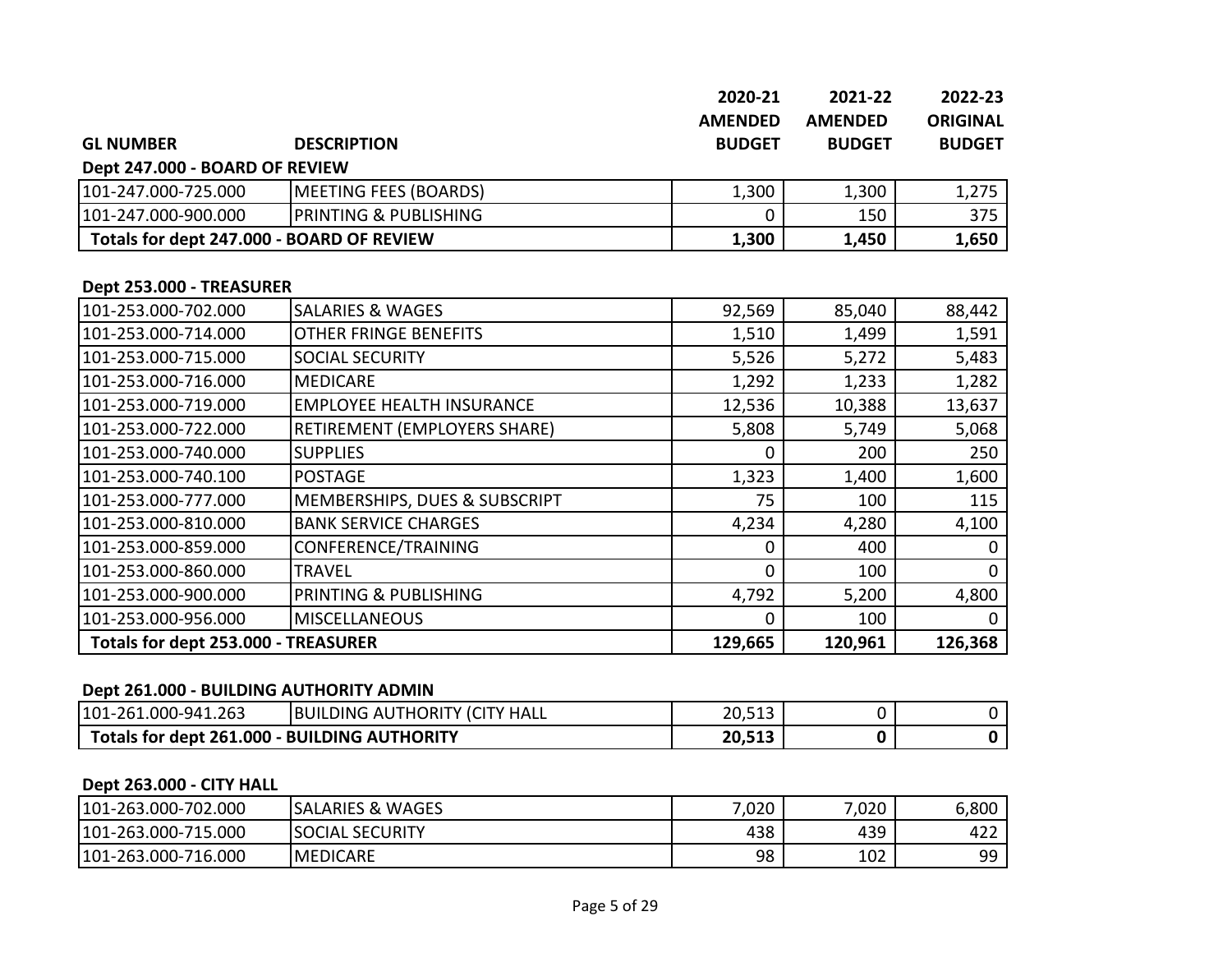|                                     |                              | 2020-21        | 2021-22        | 2022-23         |
|-------------------------------------|------------------------------|----------------|----------------|-----------------|
|                                     |                              | <b>AMENDED</b> | <b>AMENDED</b> | <b>ORIGINAL</b> |
| <b>GL NUMBER</b>                    | <b>DESCRIPTION</b>           | <b>BUDGET</b>  | <b>BUDGET</b>  | <b>BUDGET</b>   |
| 101-263.000-740.000                 | <b>SUPPLIES</b>              | 6,345          | 2,170          | 5,000           |
| 101-263.000-801.000                 | <b>PROFESSIONAL SERVICES</b> | 2,769          | 2,800          | 2,950           |
| 101-263.000-818.000                 | <b>CONTRACTED SERVICES</b>   | 1,000          | 1,000          | 0               |
| 101-263.000-850.000                 | <b>TELEPHONE</b>             | 6,287          | 6,000          | 5,607           |
| 101-263.000-850.100                 | <b>COMMUNICATIONS</b>        | 1,240          | 1,200          | 1,320           |
| 101-263.000-921.000                 | <b>LIGHTS - ELECTRIC</b>     | 11,033         | 9,500          | 11,717          |
| 101-263.000-923.000                 | <b>HEATING</b>               | 7,000          | 7,000          | 7,844           |
| 101-263.000-927.000                 | <b>WATER SERVICE</b>         | 774            | 792            | 812             |
| 101-263.000-930.000                 | <b>EQUIPMENT MAINTENANCE</b> | 6,939          | 2,000          | 1,000           |
| 101-263.000-931.000                 | <b>BUILDING MAINTENANCE</b>  | 7,500          | 4,000          | 4,000           |
| 101-263.000-956.000                 | <b>MISCELLANEOUS</b>         | 100            | 100            | 87,737          |
| Totals for dept 263.000 - CITY HALL |                              | 58,543         | 44,123         | 135,308         |

#### **Dept 267.000 - OTHER CITY PROPERTY**

| 101-267.000-740.000                           | <b>ISUPPLIES</b>                  | 191   | 100   |  |
|-----------------------------------------------|-----------------------------------|-------|-------|--|
| 101-267.000-801.000                           | <b>IPROFESSIONAL SERVICES</b>     | 250   | 100   |  |
| 101-267.000-818.000                           | <b>ICONTRACTED SERVICES</b>       | 1,000 | 1,000 |  |
| 101-267.000-900.000                           | <b>IPRINTING &amp; PUBLISHING</b> | 200   | 100   |  |
| 101-267.000-927.000                           | <b>IWATER SERVICE</b>             | 759   | 792   |  |
| 101-267.000-956.000                           | <b>IMISCELLANEOUS</b>             | 100   | 100   |  |
| Totals for dept 267.000 - OTHER CITY PROPERTY |                                   | 2,500 | 2,192 |  |

#### **Dept 305.000 - POLICE DEPT**

| 101-305.000-702.000 | <b>ISALARIES &amp; WAGES</b>      | 253,044 | 261,661 | 256,715 |
|---------------------|-----------------------------------|---------|---------|---------|
| 101-305.000-702.100 | <b>IOVERTIME WAGES</b>            | 12,000  | 10,500  | 13,000  |
| 101-305.000-714.000 | <b>IOTHER FRINGE BENEFITS</b>     | 3,464   | 3,249   | 2,761   |
| 101-305.000-715.000 | <b>ISOCIAL SECURITY</b>           | 17,000  | 16,223  | 15,792  |
| 101-305.000-716.000 | <b>IMEDICARE</b>                  | 4,463   | 3,794   | 3,693   |
| 101-305.000-718.100 | <b>IPERSONAL LEAVE</b>            | 240     |         |         |
| 101-305.000-719.000 | <b>IEMPLOYEE HEALTH INSURANCE</b> | 6,355   | 5,194   | 8,465   |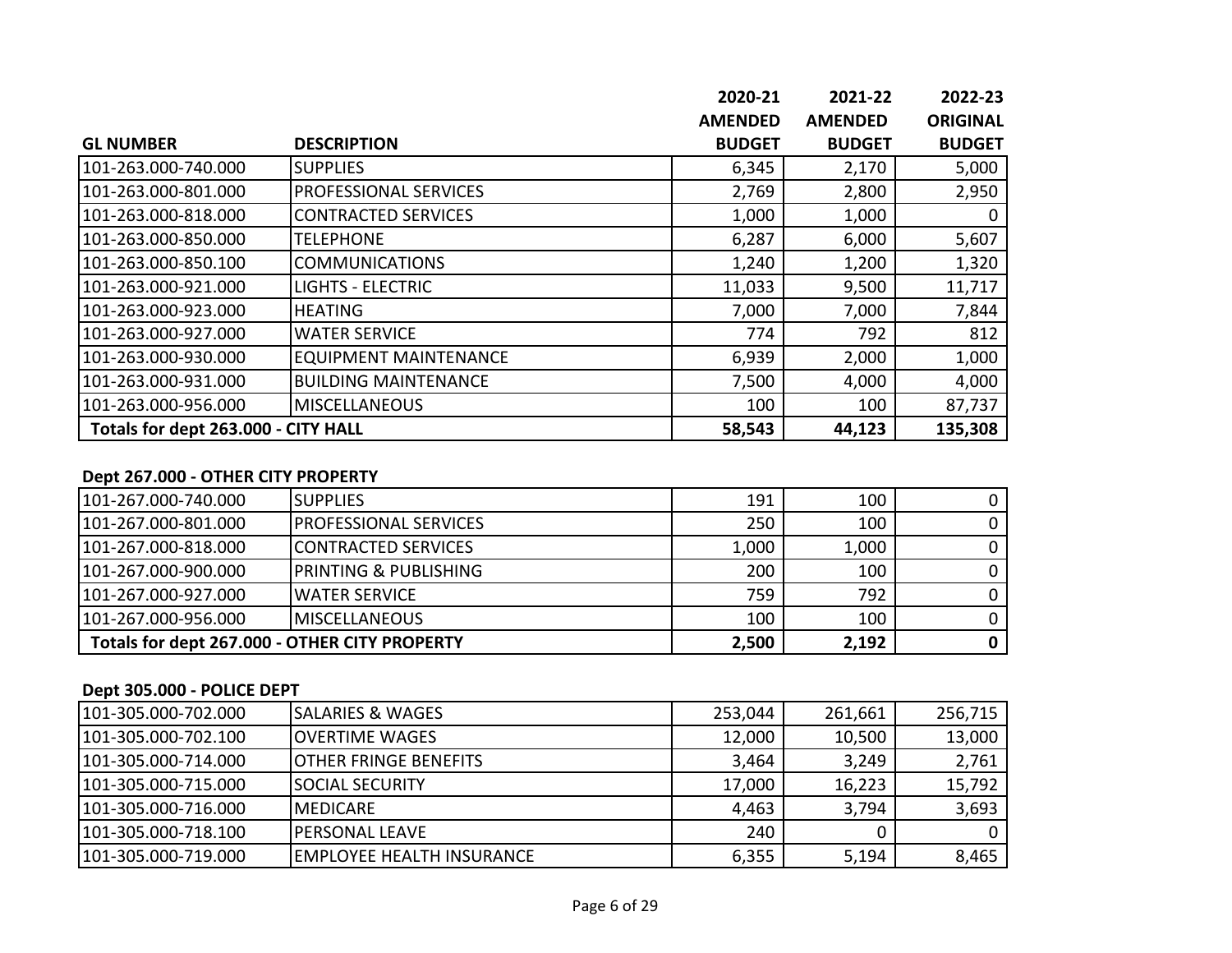|                                       |                               | 2020-21        | 2021-22        | 2022-23         |
|---------------------------------------|-------------------------------|----------------|----------------|-----------------|
|                                       |                               | <b>AMENDED</b> | <b>AMENDED</b> | <b>ORIGINAL</b> |
| <b>GL NUMBER</b>                      | <b>DESCRIPTION</b>            | <b>BUDGET</b>  | <b>BUDGET</b>  | <b>BUDGET</b>   |
| 101-305.000-721.000                   | <b>LONGEVITY PAY</b>          | 700            | 0              | $\mathbf{0}$    |
| 101-305.000-722.000                   | RETIREMENT (EMPLOYERS SHARE)  | 8,967          | 13,851         | 11,955          |
| 101-305.000-726.000                   | <b>CASH IN LIEU</b>           | 11,400         | 12,000         | 4,800           |
| 101-305.000-740.000                   | <b>SUPPLIES</b>               | 7,594          | 3,100          | 12,700          |
| 101-305.000-740.600                   | <b>RESTRICTIVE FUNDS EXP</b>  | 825            | 2,500          | 250             |
| 101-305.000-751.000                   | GAS & OIL                     | 7,690          | 0              | <sup>0</sup>    |
| 101-305.000-761.000                   | <b>UNIFORM EXPENSES</b>       | 5,253          | 2,400          | 3,000           |
| 101-305.000-777.000                   | MEMBERSHIPS, DUES & SUBSCRIPT | 1,500          | 1,500          | 1,492           |
| 101-305.000-836.000                   | PHYSICAL EXAMS & MEDICAL EXP  | 457            | 350            | 220             |
| 101-305.000-850.000                   | <b>TELEPHONE</b>              | 2,800          | 2,800          | 2,679           |
| 101-305.000-850.100                   | <b>COMMUNICATIONS</b>         | 1,026          | 10,750         | 234             |
| 101-305.000-859.000                   | CONFERENCE/TRAINING           | 100            | 2,500          | 3,000           |
| 101-305.000-860.000                   | <b>TRAVEL</b>                 | 50             | 100            | 1,000           |
| 101-305.000-900.000                   | PRINTING & PUBLISHING         | 300            | 100            | 100             |
| 101-305.000-930.000                   | <b>EQUIPMENT MAINTENANCE</b>  | 3,309          | 4,000          | 3,000           |
| 101-305.000-940.000                   | <b>EQUIPMENT RENTAL</b>       | 15,263         | 14,000         | 14,433          |
| 101-305.000-956.000                   | <b>MISCELLANEOUS</b>          | 100            | 100            |                 |
| Totals for dept 305.000 - POLICE DEPT |                               | 363,900        | 370,672        | 359,290         |

#### **Dept 340.000 - FIRE DEPARTMENT**

| 101-340.000-702.000                       | <b>SALARIES &amp; WAGES</b> | 180    | 180    | 180    |
|-------------------------------------------|-----------------------------|--------|--------|--------|
| 101-340.000-715.000                       | <b>ISOCIAL SECURITY</b>     | 15     | 15     | 15     |
| 101-340.000-716.000                       | <b>IMEDICARE</b>            |        |        |        |
| 101-340.000-818.000                       | <b>CONTRACTED SERVICES</b>  | 19,750 | 22,000 | 22,000 |
| 101-340.000-944.000                       | <b>IHYDRANT RENTAL FEE</b>  | 1,755  | 1,755  | 1,755  |
| Totals for dept 340.000 - FIRE DEPARTMENT |                             | 21,703 | 23,953 | 23,953 |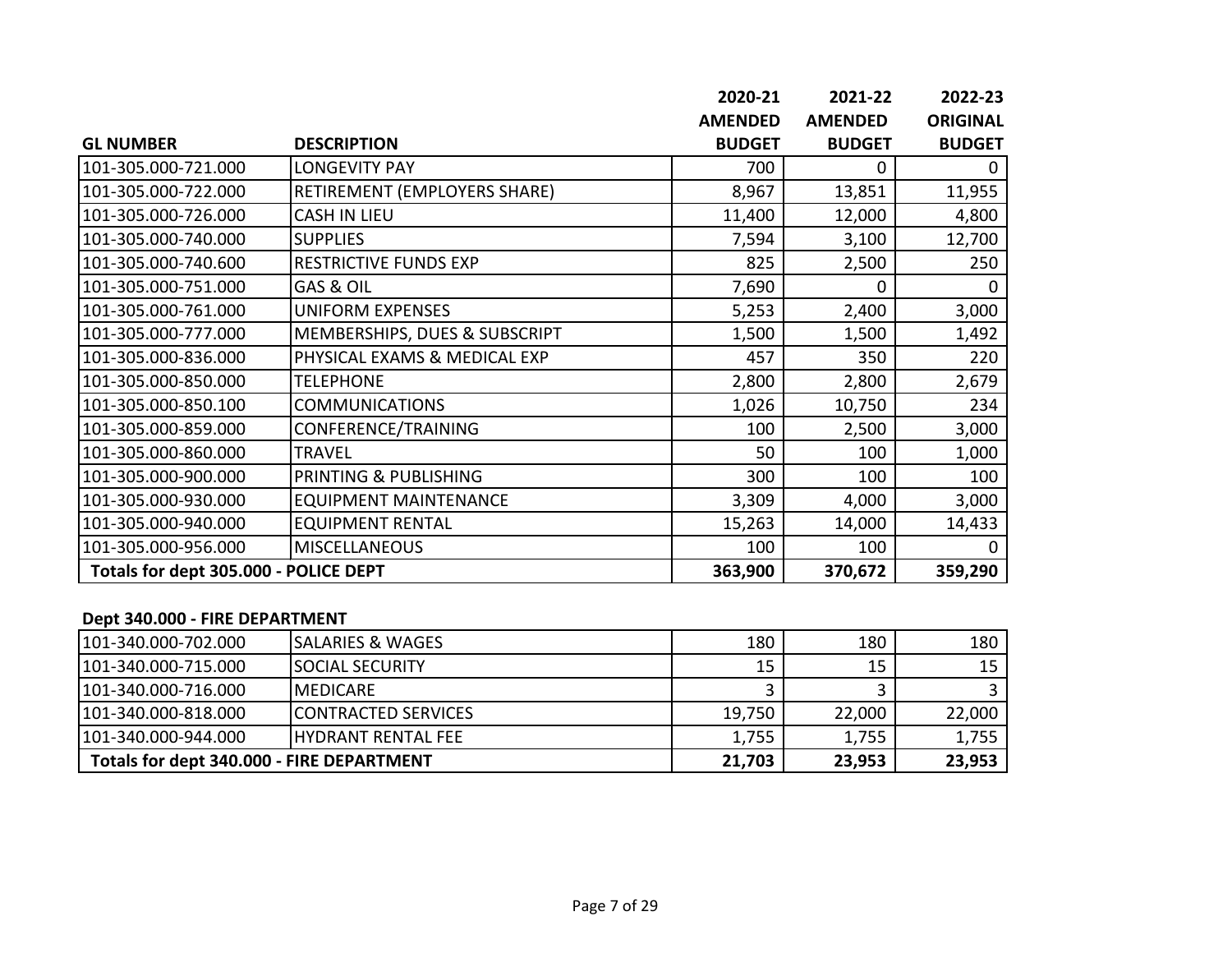|                                        |                                  | 2020-21        | 2021-22        | 2022-23         |
|----------------------------------------|----------------------------------|----------------|----------------|-----------------|
|                                        |                                  | <b>AMENDED</b> | <b>AMENDED</b> | <b>ORIGINAL</b> |
| <b>GL NUMBER</b>                       | <b>DESCRIPTION</b>               | <b>BUDGET</b>  | <b>BUDGET</b>  | <b>BUDGET</b>   |
| Dept 445.000 - PUBLIC WORKS            |                                  |                |                |                 |
| 101-445.000-702.000                    | <b>SALARIES &amp; WAGES</b>      | 265,000        | 270,480        | 285,267         |
| 101-445.000-702.100                    | <b>OVERTIME WAGES</b>            | 8,000          | 10,000         | 7,900           |
| 101-445.000-702.200                    | <b>COMP</b>                      | 2,945          | 2,500          | 3,500           |
| 101-445.000-714.000                    | <b>OTHER FRINGE BENEFITS</b>     | 4,167          | 4,694          | 5,312           |
| 101-445.000-715.000                    | <b>SOCIAL SECURITY</b>           | 16,762         | 17,421         | 17,563          |
| 101-445.000-716.000                    | <b>MEDICARE</b>                  | 3,972          | 4,074          | 4,107           |
| 101-445.000-719.000                    | <b>EMPLOYEE HEALTH INSURANCE</b> | 44,060         | 54,791         | 49,556          |
| 101-445.000-721.000                    | <b>LONGEVITY PAY</b>             | 1,825          | 1,125          | 1,425           |
| 101-445.000-722.000                    | RETIREMENT (EMPLOYERS SHARE)     | 11,387         | 15,503         | 12,779          |
| 101-445.000-726.000                    | <b>CASH IN LIEU</b>              | 12,000         | 12,000         | 12,000          |
| 101-445.000-740.000                    | <b>SUPPLIES</b>                  | 12,000         | 10,000         | 16,000          |
| 101-445.000-751.000                    | <b>GAS &amp; OIL</b>             | 26,848         | 0              | $\mathbf 0$     |
| 101-445.000-761.000                    | <b>UNIFORM EXPENSES</b>          | 1,800          | 1,800          | 1,800           |
| 101-445.000-777.000                    | MEMBERSHIPS, DUES & SUBSCRIPT    | 1,800          | 1,800          | 1,500           |
| 101-445.000-818.000                    | <b>CONTRACTED SERVICES</b>       | $\mathbf 0$    | 0              | 500             |
| 101-445.000-836.000                    | PHYSICAL EXAMS & MEDICAL EXP     | 576            | 600            | 660             |
| 101-445.000-850.000                    | <b>TELEPHONE</b>                 | 1,871          | 1,800          | 2,300           |
| 101-445.000-850.100                    | <b>COMMUNICATIONS</b>            | 745            | 720            | 720             |
| 101-445.000-859.000                    | CONFERENCE/TRAINING              | 1,200          | 1,000          | $\mathbf 0$     |
| 101-445.000-860.000                    | <b>TRAVEL</b>                    | 100            | 100            | 0               |
| 101-445.000-900.000                    | PRINTING & PUBLISHING            | 600            | 100            | 0               |
| 101-445.000-921.000                    | <b>LIGHTS - ELECTRIC</b>         | 5,730          | 6,500          | 6,000           |
| 101-445.000-923.000                    | <b>HEATING</b>                   | 9,000          | 9,000          | 9,800           |
| 101-445.000-927.000                    | <b>WATER SERVICE</b>             | 1,520          | 1,584          | 1,625           |
| 101-445.000-930.000                    | <b>EQUIPMENT MAINTENANCE</b>     | 19,037         | 18,000         | 1,800           |
| 101-445.000-931.000                    | <b>BUILDING MAINTENANCE</b>      | 2,500          | 2,500          | 5,000           |
| 101-445.000-940.000                    | <b>EQUIPMENT RENTAL</b>          | 30,000         | 11,500         | 29,532          |
| 101-445.000-956.000                    | <b>MISCELLANEOUS</b>             | 300            | 100            | 0               |
| Totals for dept 445.000 - PUBLIC WORKS |                                  | 485,745        | 459,692        | 476,647         |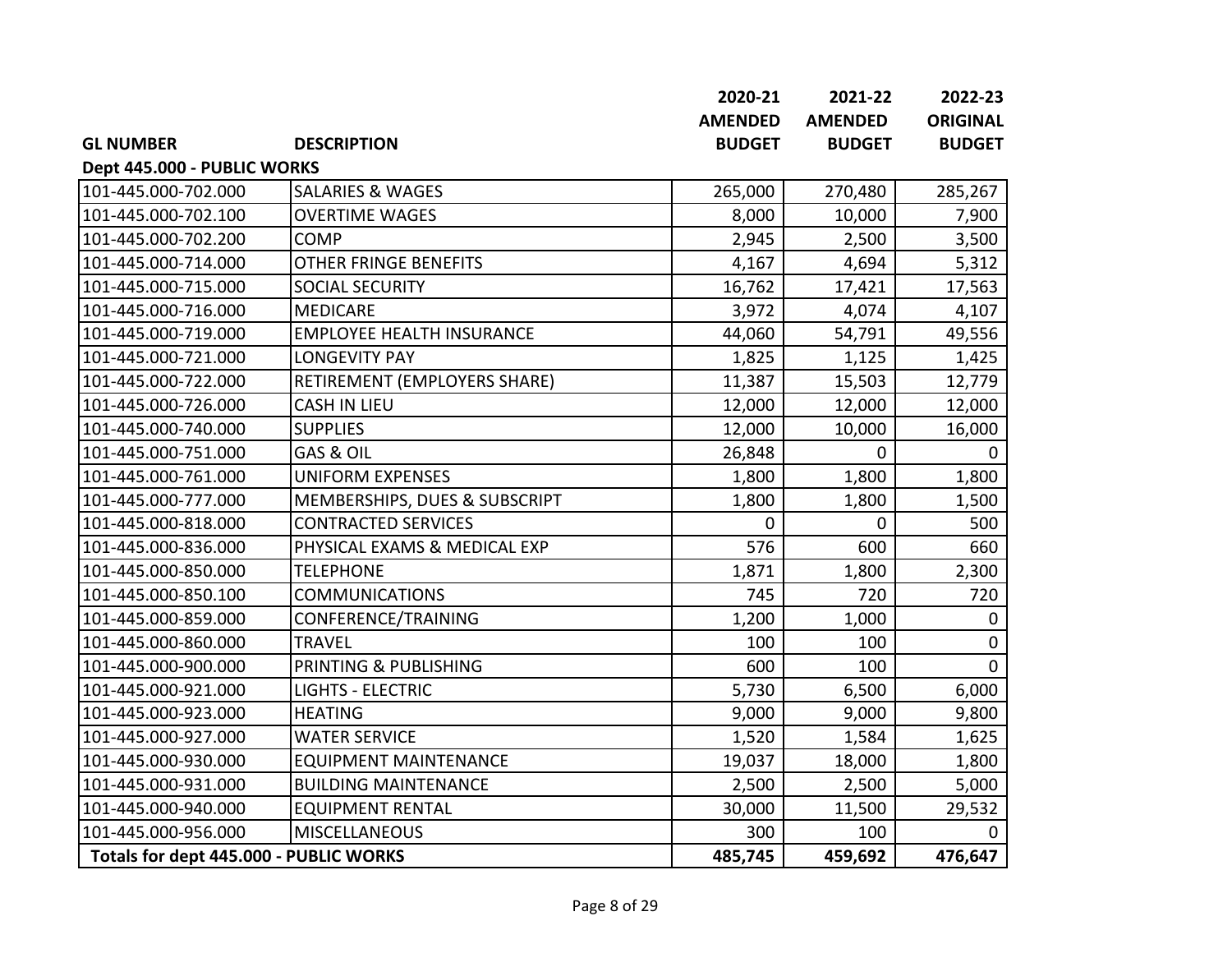|                                         |                              | 2020-21        | 2021-22        | 2022-23         |
|-----------------------------------------|------------------------------|----------------|----------------|-----------------|
|                                         |                              | <b>AMENDED</b> | <b>AMENDED</b> | <b>ORIGINAL</b> |
| <b>GL NUMBER</b>                        | <b>DESCRIPTION</b>           | <b>BUDGET</b>  | <b>BUDGET</b>  | <b>BUDGET</b>   |
| Dept 450.000 - STREET LIGHTS            |                              |                |                |                 |
| 101-450.000-926.000                     | <b>STREET LIGHTS</b>         | 97,795         | 90,999         | 96,916          |
| Totals for dept 450.000 - STREET LIGHTS |                              | 97,795         | 90,999         | 96,916          |
|                                         |                              |                |                |                 |
| Dept 458.000 - BRIDGES (NOT ACT 51)     |                              |                |                |                 |
| 101-458.000-801.000                     | <b>PROFESSIONAL SERVICES</b> | 5,565          | 250            | 6,000           |

| I 101-458.UUU-801.UUU     | TPROFESSIONAL SERVICES        | כסכ,כ | 25U | ა.∪∪∪ |
|---------------------------|-------------------------------|-------|-----|-------|
| Totals for dept 458.000 - | <b>- BRIDGES (NOT ACT 51)</b> | 5,565 | 250 | 6,000 |

#### **Dept 523.000 - GARBAGE**

| 101-523.000-740.000               | ISUPPLIES                     | 200     | 200     | 200     |
|-----------------------------------|-------------------------------|---------|---------|---------|
| 101-523.000-740.100               | IPOSTAGE                      | 1,000   | 800     | 950     |
| 101-523.000-763.000               | <b>ISOLID WASTE SERVICES</b>  | 171,000 | 170,000 | 173,778 |
| 101-523.000-801.000               | <b>IPROFESSIONAL SERVICES</b> | 944     |         |         |
| Totals for dept 523.000 - GARBAGE |                               | 173,144 | 171,000 | 174,928 |

#### **Dept 525.000 - RUBBISH COLLECTION**

| 101-525.000-818.000                          | <b>ICONTRACTED SERVICES</b>      | 10,211 | 7,500 | 9,000 |
|----------------------------------------------|----------------------------------|--------|-------|-------|
| 101-525.000-900.000                          | <b>PRINTING &amp; PUBLISHING</b> | 542    | 300   | 300   |
| 101-525.000-956.000                          | <b>IMISCELLANEOUS</b>            |        | 100   |       |
| Totals for dept 525.000 - RUBBISH COLLECTION |                                  | 10,753 | 900,' | 9,300 |

#### **Dept 706.000 - APPLE BLOSSOM TRAIL**

| 101-706.000-740.000                           | <b>SUPPLIES</b>          | 500   | 1,000 |
|-----------------------------------------------|--------------------------|-------|-------|
| 101-706.000-940.000                           | <b>IEQUIPMENT RENTAL</b> | ,000  | 1,698 |
| Totals for dept 706.000 - APPLE BLOSSOM TRAIL |                          | 1,500 | 2,698 |

#### **Dept 708.000 - COMMUNITY RECREATION**

| 101-708.000-740.000 | <b>SUPPLIES</b>                   | 1,412                         | 1,200 | 700 |
|---------------------|-----------------------------------|-------------------------------|-------|-----|
| 101-708.000-775.000 | <b>REPAIRS &amp; IMPROVEMENTS</b> | Q <sub>1</sub><br><u>- - </u> | 500   |     |
| 101-708.000-801.000 | PROFESSIONAL<br>. SERVICES        | 5,500                         |       |     |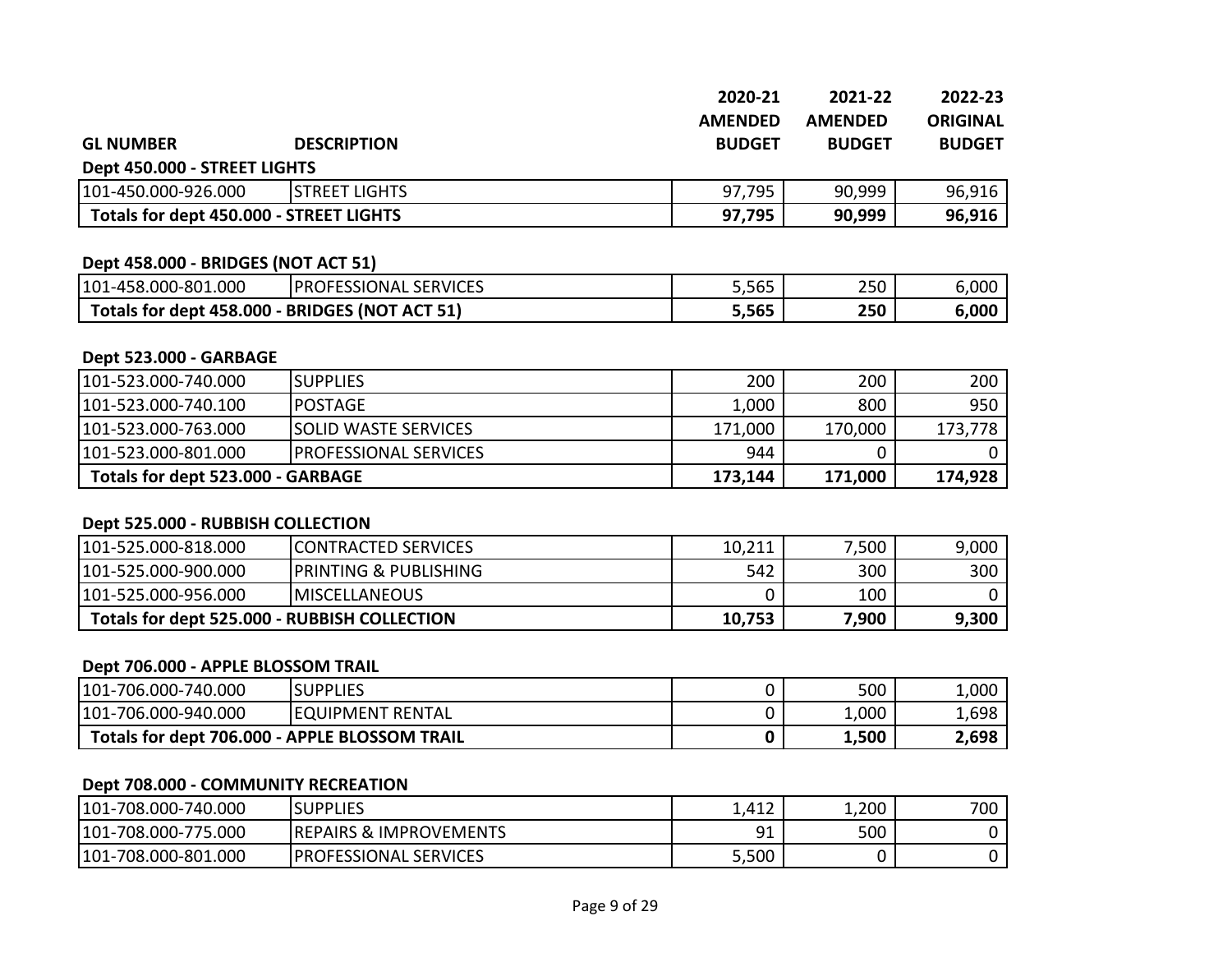|                     |                                                | 2020-21        | 2021-22        | 2022-23         |
|---------------------|------------------------------------------------|----------------|----------------|-----------------|
|                     |                                                | <b>AMENDED</b> | <b>AMENDED</b> | <b>ORIGINAL</b> |
| <b>GL NUMBER</b>    | <b>DESCRIPTION</b>                             | <b>BUDGET</b>  | <b>BUDGET</b>  | <b>BUDGET</b>   |
| 101-708.000-818.000 | <b>CONTRACTED SERVICES</b>                     | 1,000          | 1,000          | 1,000           |
| 101-708.000-900.000 | PRINTING & PUBLISHING                          | 327            | 200            | 200             |
| 101-708.000-921.000 | <b>LIGHTS - ELECTRIC</b>                       | 14,000         | 14,000         | 14,000          |
| 101-708.000-923.000 | <b>HEATING</b>                                 | 500            | 500            | 500             |
| 101-708.000-927.000 | <b>WATER SERVICE</b>                           | 3,674          | 3,960          | 4,062           |
| 101-708.000-930.000 | <b>EQUIPMENT MAINTENANCE</b>                   | 2,500          | 500            | 30,000          |
| 101-708.000-931.000 | <b>BUILDING MAINTENANCE</b>                    | 27,230         | 35,780         |                 |
| 101-708.000-940.000 | <b>EQUIPMENT RENTAL</b>                        | 1,985          | 11,500         | 10,077          |
| 101-708.000-956.000 | <b>MISCELLANEOUS</b>                           | 100            | 100            |                 |
| 101-708.000-970.000 | <b>CAPITOL OUTLAY</b>                          | 8,260          | $\Omega$       | $\Omega$        |
|                     | Totals for dept 708.000 - COMMUNITY RECREATION | 66,579         | 69,240         | 60,539          |

#### **Dept 784.000 - TREE REMOVAL**

| 101-784.000-818.000                                | <b>ICONTRACTED SERVICES</b> | 500 |  |
|----------------------------------------------------|-----------------------------|-----|--|
| 101-784.000-956.000                                | <b>IMISCELLANEOUS</b>       | 100 |  |
| Totals for dept 920.000 - EMPLOYEE FRINGE BENEFITS |                             | 600 |  |

#### **Dept 815.000 - PLANNING COMMISSION**

| 101-815.000-702.000 | <b>SALARIES &amp; WAGES</b>                   | 360   | 900    | 720   |
|---------------------|-----------------------------------------------|-------|--------|-------|
| 101-815.000-715.000 | <b>SOCIAL SECURITY</b>                        | 22    | 60     | 45    |
| 101-815.000-716.000 | <b>MEDICARE</b>                               |       | 14     | 10    |
| 101-815.000-740.000 | <b>SUPPLIES</b>                               |       | 250    |       |
| 101-815.000-777.000 | MEMBERSHIPS, DUES & SUBSCRIPT                 | 448   | 450    | 450   |
| 101-815.000-801.000 | PROFESSIONAL SERVICES                         | 7,353 | 13,000 | 6,125 |
| 101-815.000-859.000 | CONFERENCE/TRAINING                           |       | 200    |       |
| 101-815.000-860.000 | TRAVEL                                        |       | 200    |       |
| 101-815.000-900.000 | PRINTING & PUBLISHING                         |       | 1,000  | 1,000 |
| 101-815.000-956.000 | <b>MISCELLANEOUS</b>                          |       | 100    |       |
|                     | Totals for dept 815.000 - PLANNING COMMISSION | 8,188 | 16,174 | 8,350 |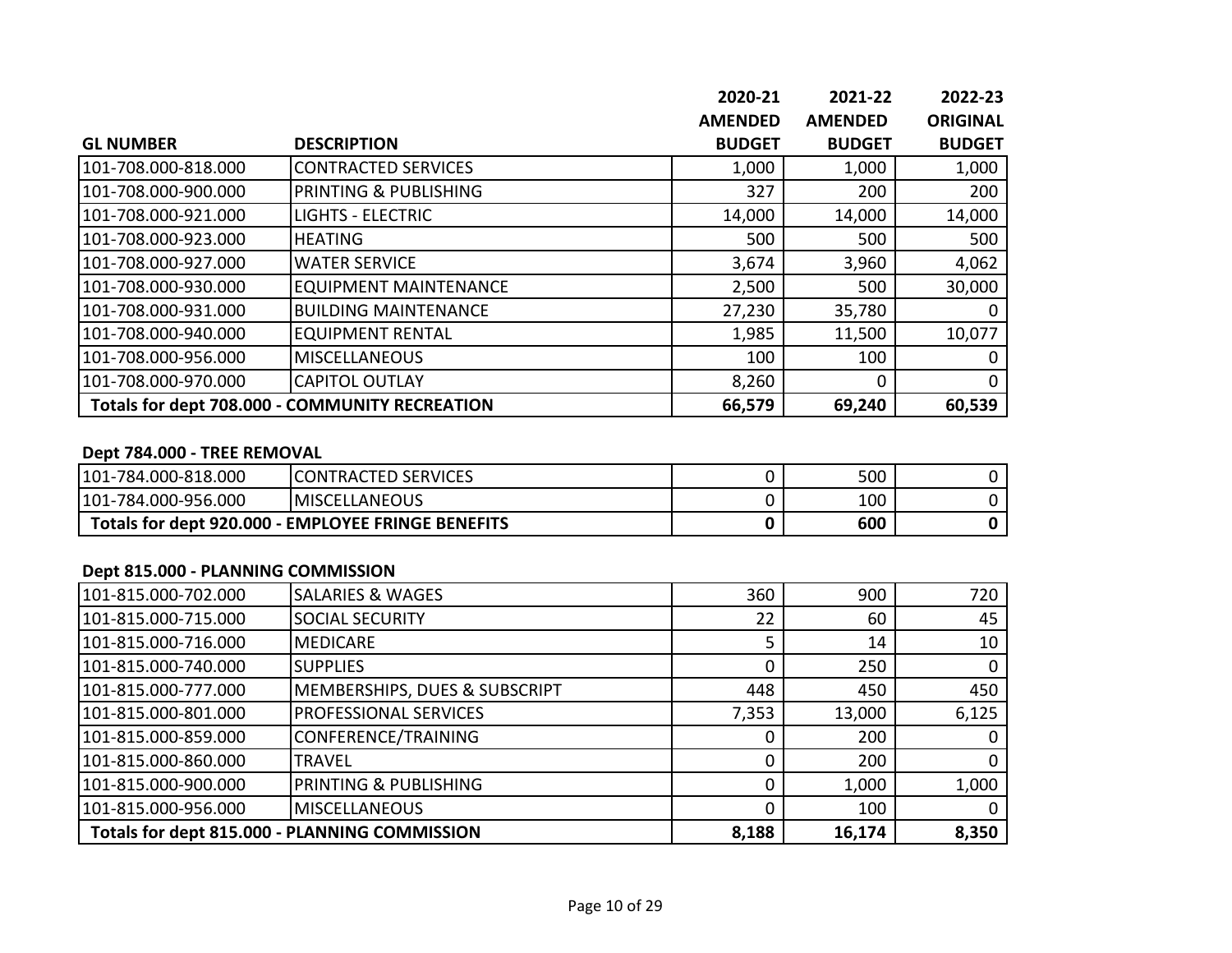|                                 |                                            | 2020-21        | 2021-22        | 2022-23         |
|---------------------------------|--------------------------------------------|----------------|----------------|-----------------|
|                                 |                                            | <b>AMENDED</b> | <b>AMENDED</b> | <b>ORIGINAL</b> |
| <b>GL NUMBER</b>                | <b>DESCRIPTION</b>                         | <b>BUDGET</b>  | <b>BUDGET</b>  | <b>BUDGET</b>   |
| Dept 900.000 - PUBLIC RELATIONS |                                            |                |                |                 |
| 101-900.000-777.000             | <b>MEMBERSHIPS, DUES, &amp; SUBSCRIPT</b>  | 14,000         | 14,000         | 3,202           |
| 101-900.000-881.000             | COMMUNITY PROMOTION                        | 2,500          | 1,000          | 6,200           |
| 101-900.000-900.000             | IPRINTING & PUBLISHING                     | 5,100          | 1,500          | 9,000           |
| 101-900.000-936.000             | <b>CONTRIBUTIONS</b>                       | 100            | 0              | 1,500           |
|                                 | Totals for dept 900.000 - PUBLIC RELATIONS |                | 16,500         | 19,902          |

#### **Dept 920.000 - EMPLOYEE FRINGE BENEFITS**

| 101-920.000-722.003                                | <b>MERS PENSION (D-1) D-2</b> | 217,800 | 271,500 | 279,456 |
|----------------------------------------------------|-------------------------------|---------|---------|---------|
| 101-920.000-722.004                                | <b>IMERS PENSION D-10</b>     | 124,746 | 147,216 | 175,588 |
| Totals for dept 920.000 - EMPLOYEE FRINGE BENEFITS |                               | 342,546 | 418,716 | 455,044 |

#### **Dept 925.000 - INSURANCE**

| 101-925.000-910.000                 | <b>BONDS</b>                             | 200    | 195    |        |
|-------------------------------------|------------------------------------------|--------|--------|--------|
| 101-925.000-912.000                 | <b>FIRE INS (BLDG &amp; INLAND MARIN</b> | 10,010 | 9,936  |        |
| 101-925.000-913.000                 | <b>IFLEET INSURANCE</b>                  | 14,070 | 14,322 |        |
| 101-925.000-914.000                 | <b>ILIABILITY INSURANCE</b>              | 37,260 | 40,321 | 66,070 |
| 101-925.000-917.000                 | <b>WORKMENS COMPENSATION</b>             | 11,706 | 19,100 | 17,243 |
| 101-925.000-918.000                 | <b>HEALTH INS CO-INSURED</b>             | 30     |        |        |
| Totals for dept 925.000 - INSURANCE |                                          | 73,276 | 83,874 | 83,313 |

#### **Dept 956.000 - PROPERTY TAX SERVICES**

| 101-956.000-956.701                             | <b>TAX CHARGE BACKS/ADJUSTMENTS</b> | 6,000 | 1,000 | 1,000 |
|-------------------------------------------------|-------------------------------------|-------|-------|-------|
| Totals for dept 956.000 - PROPERTY TAX SERVICES |                                     | 6,000 | 000.∡ | 1,000 |

# **Dept 999.000 - TRANSFER TO OTHER ACCTS/UNITS**

| 101-999.000-999.202 | <b>TRANSFER TO MAJOR ST/DDA</b>   | 959901 | 29617  | 54,617 |
|---------------------|-----------------------------------|--------|--------|--------|
| 101-999.000-999.203 | <b>ITRANSFER TO LOCAL STREET</b>  |        |        | 40,000 |
| 101-999.000-999.209 | <b>ITRANSFER TO CEMETARY FUND</b> | 14,750 | 12,000 | 22,000 |
| 101-999.000-999.726 | ITRANSFER TO ABS                  | 5,000  | 5,000  | 5,000  |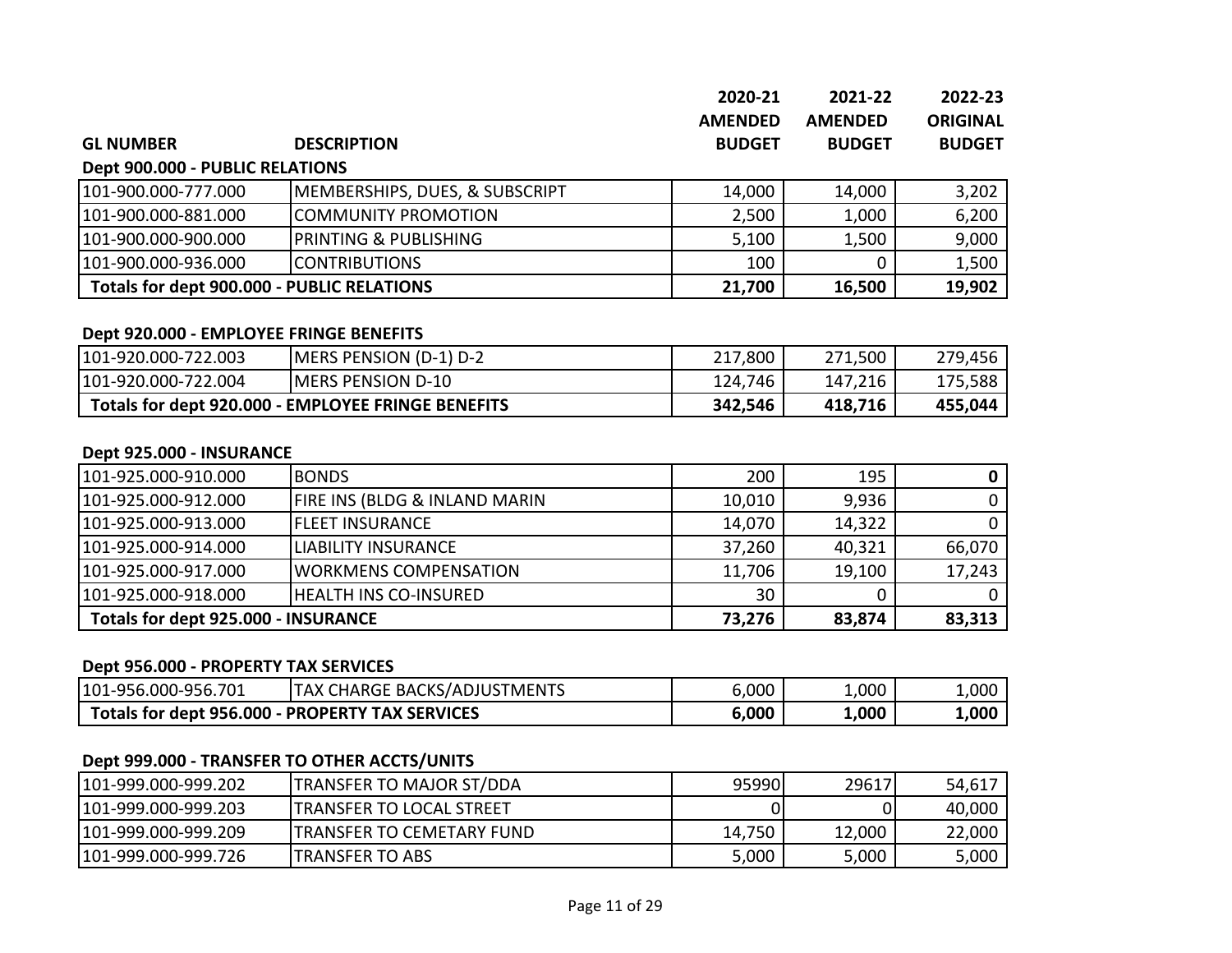|                  |                                                   | 2020-21        | 2021-22        | 2022-23         |
|------------------|---------------------------------------------------|----------------|----------------|-----------------|
|                  |                                                   | <b>AMENDED</b> | <b>AMENDED</b> | <b>ORIGINAL</b> |
| <b>GL NUMBER</b> | <b>DESCRIPTION</b>                                | <b>BUDGET</b>  | <b>BUDGET</b>  | <b>BUDGET</b>   |
|                  | Totals for dept 999.000 - TRANSFER TO OTHER ACCTS | 115,740        | 46,617         | 121,617         |

| <b>ESTIMATED REVENUES</b>                 | 2,266,704 | 2,231,153 | 2,618,891 |
|-------------------------------------------|-----------|-----------|-----------|
| <b>TOTAL APPROPRIATIONS</b>               | 2,266,704 | 2,231,153 | 2,470,241 |
| NET OF REVENUES/APPROPRIATIONS - FUND 101 |           |           | 148,650   |
| <b>BEGINNING FUND BALANCE</b>             | 885,399   | 964,546   | 964,546   |
| <b>ENDING FUND BALANCE</b>                | 885,399   | 964,546   | 1,113,196 |

#### **Fund 202 - MAJOR STREET FUND**

#### **Dept 000.000**

| 202-000.000-556.000       | <b>IOTHER STATE GRANTS</b>  | 157,625   |         |         |
|---------------------------|-----------------------------|-----------|---------|---------|
| 202-000.000-569.000       | <b>JACT 51 PAYMENTS</b>     | 496,582   | 523,383 | 565,544 |
| 202-000.000-669.101       | <b>TRANS FROM GF</b>        | 95,990    | 29,617  | 54,617  |
| 202-000.000-671.000       | <b>IINVESTMENT INTEREST</b> | 99        | 200     | 250     |
| 202-000.000-689.000       | IFUND BALANCE APPROPRIATION | 259,940   |         |         |
| 202-000.000-692.000       | <b>TRUNKLINE PAYMENTS</b>   | 3,030     | 16,600  | 18,616  |
| Totals for dept 000.000 - |                             | 1,013,266 | 569,800 | 639,026 |

# **Dept 210.000 - ADMINISTRATION**

| $202 - 2$<br>0.000-819.000<br>-107                   | <b>CHARGES</b><br><b>SERVICE</b><br><b>ADMIN</b> | 10,993 | 16,340 | ,110                         |
|------------------------------------------------------|--------------------------------------------------|--------|--------|------------------------------|
| Totals for dept 210.000<br><b>J - ADMINISTRATION</b> |                                                  | 10,993 | 16,340 | <b>440</b><br>$\sim$<br>,110 |

#### **Dept 451.000 - CONSTRUCTION**

| 202-451.000-740.000                    | ISUPPLIES                     |         | 61829   |         |
|----------------------------------------|-------------------------------|---------|---------|---------|
| 202-451.000-801.000                    | <b>IPROFESSIONAL SERVICES</b> | 3,338   | 47,300  | 30,816  |
| 202-451.000-818.000                    | <b>ICONTRACTED SERVICES</b>   | 692,283 | 185,000 | 356,300 |
| Totals for dept 451.000 - CONSTRUCTION |                               | 695,621 | 294,129 | 387,116 |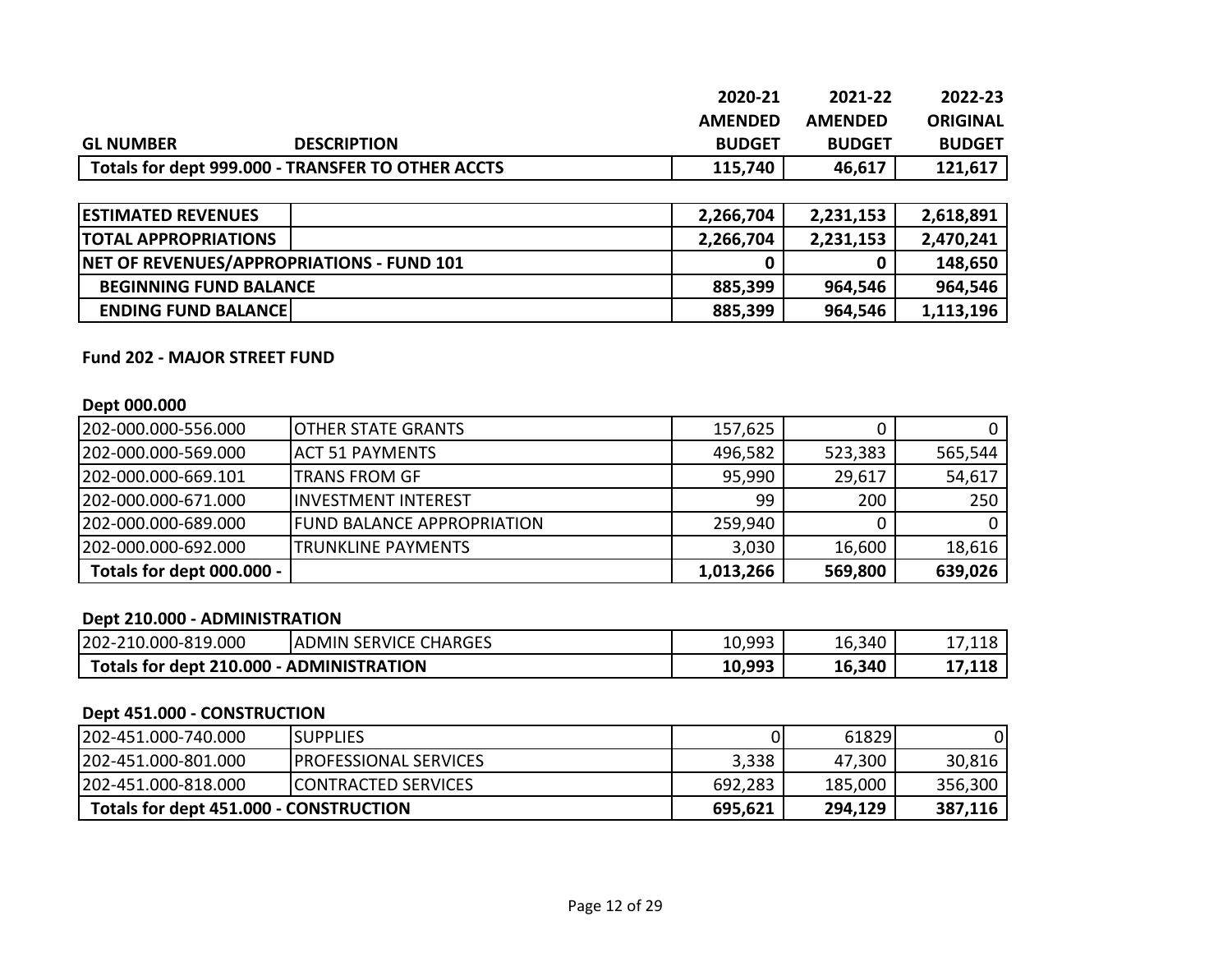|                                              |                            | 2020-21<br><b>AMENDED</b> | 2021-22<br><b>AMENDED</b> | 2022-23<br><b>ORIGINAL</b> |
|----------------------------------------------|----------------------------|---------------------------|---------------------------|----------------------------|
| <b>GL NUMBER</b>                             | <b>DESCRIPTION</b>         | <b>BUDGET</b>             | <b>BUDGET</b>             | <b>BUDGET</b>              |
| Dept 465.000 - WINTER MAINTENANCE            |                            |                           |                           |                            |
| 202-465.000-740.000                          | <b>SUPPLIES</b>            | 18,594                    | 18,000                    | 17,355                     |
| 202-465.000-801.000                          | PROFESSIONAL SERVICES      | 500                       |                           | $\mathbf 0$                |
| 202-465.000-818.500                          | <b>DPW SERVICE CHARGES</b> | 31,326                    | 52,105                    | 55,534                     |
| 202-465.000-940.000                          | <b>EQUIPMENT RENTAL</b>    | 22,390                    | 34,066                    | 34,197                     |
| <b>Totals for dept 465.000 - MAINTENANCE</b> |                            | 72,810                    | 104,171                   | 107,086                    |

#### **Dept 479.000 - MAINTENANCE**

| 1202-479.000-740.000                         | <b>SUPPLIES</b>                    | 3,450  | 4,104  | 10,000 |
|----------------------------------------------|------------------------------------|--------|--------|--------|
| 202-479.000-775.000                          | <b>IREPAIRS &amp; IMPROVEMENTS</b> | 3,202  | 7,646  | 32,750 |
| 1202-479.000-801.000                         | <b>IPROFESSIONAL SERVICES</b>      | 14,308 | 3,490  |        |
| 202-479.000-818.000                          | CONTRACTED SERVICES                | 8,174  |        |        |
| 1202-479.000-818.500                         | <b>IDPW SERVICE CHARGES</b>        | 39,683 | 31,000 | 35,076 |
| 202-479.000-940.000                          | <b>EQUIPMENT RENTAL</b>            | 16,076 | 10,820 | 9,772  |
| <b>Totals for dept 479.000 - MAINTENANCE</b> |                                    | 84,893 | 57,060 | 87,598 |

# **Dept 486.000 - TRUNKLINE MAINTENANCE**

| 202-486.000-818.500                             | <b>IDPW SERVICE CHARGES</b> | 1,892 | 10,100 | 9,087  |
|-------------------------------------------------|-----------------------------|-------|--------|--------|
| 202-486.000-940.000                             | <b>IEQUIPMENT RENTAL</b>    | 1,819 | 6,500  | 4,341  |
| Totals for dept 486.000 - TRUNKLINE MAINTENANCE |                             | 3,711 | 16,600 | 13,428 |

#### **Dept 494.000 - TRUNKLINE SIGNAL MAINTENANCE**

| 202-494.<br>.000<br>' 000-92                                                              | .LECTRIC | 200 |  |
|-------------------------------------------------------------------------------------------|----------|-----|--|
| Totals for dept 494.<br>.000.<br><b>_ MAINTENANCF</b><br><b>SIGNA</b><br><b>TRUNKLINE</b> |          | 200 |  |

# **Dept 706.000 - APPLE BLOSSOM TRAIL - NON MOTORIZED TRAILS**

| 202-706.000-740.000  | <b>ISUPPLIES</b>            | 1,000  | 500    | 5,000  |
|----------------------|-----------------------------|--------|--------|--------|
| 1202-706.000-818.000 | <b>ICONTRACTED SERVICES</b> | 14,958 | 19,500 | 20,000 |
| 202-706.000-818.500  | <b>IDPW SERVICE CHARGES</b> | 3,400  | 1,000  | 1,230  |
| 1202-706.000-940.000 | <b>IEQUIPMENT RENTAL</b>    | 680    | 500    | 450    |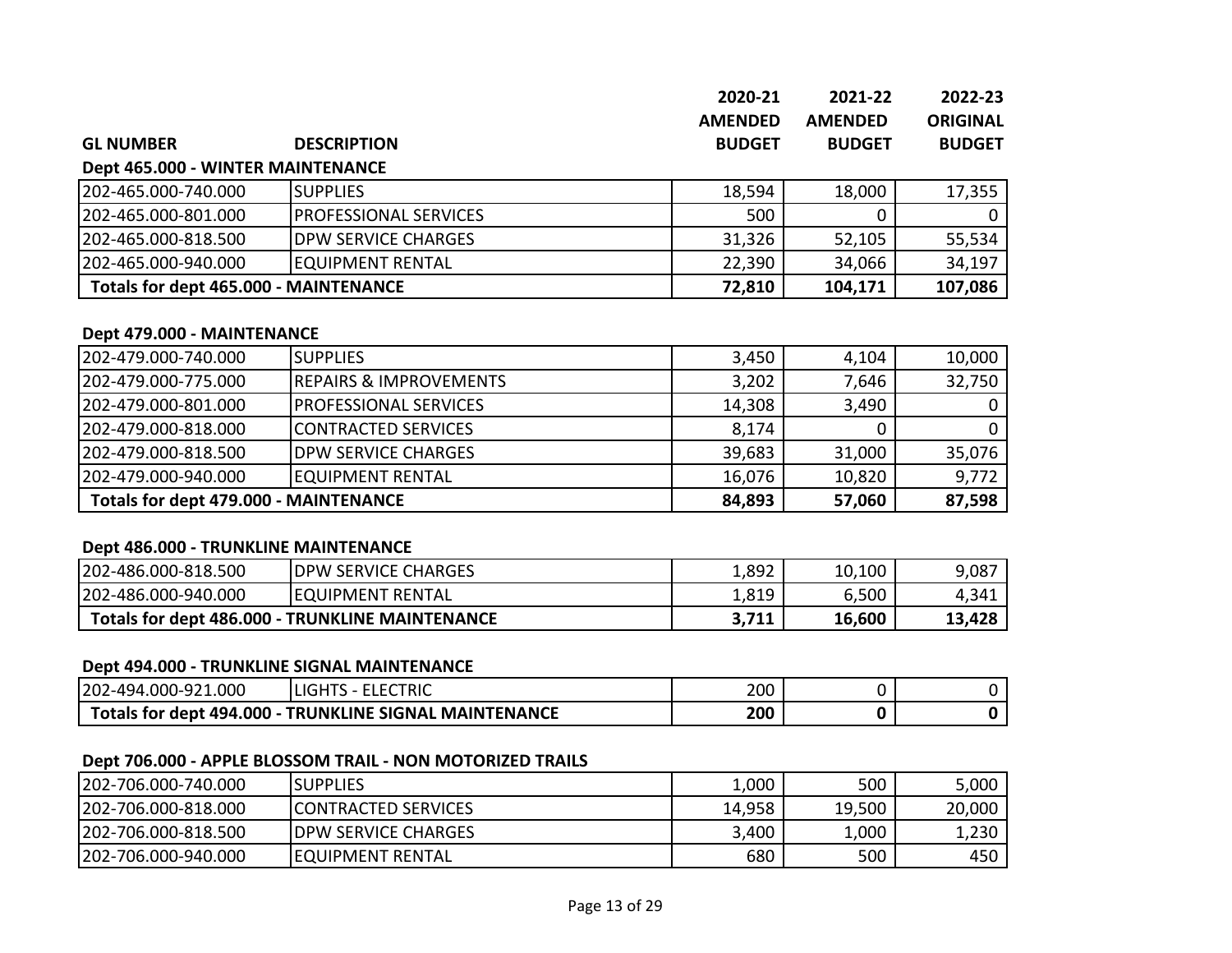|                  |                                               | 2020-21        | 2021-22        | 2022-23       |
|------------------|-----------------------------------------------|----------------|----------------|---------------|
|                  |                                               | <b>AMFNDFD</b> | <b>AMFNDFD</b> | ORIGINAL      |
| <b>GL NUMBER</b> | <b>DESCRIPTION</b>                            | <b>BUDGET</b>  | <b>BUDGET</b>  | <b>BUDGET</b> |
|                  | Totals for dept 706.000 - APPLE BLOSSOM TRAIL | 20,038         | 21,500         | 26,680        |

#### **Dept 999.000 - TRANSFER TO OTHER ACCTS/UNITS**

| 202-999.000-999.203                                     | <b>IAPPROPRIATION TO LOCAL STREET</b> | 125,000 | 60,000 |  |
|---------------------------------------------------------|---------------------------------------|---------|--------|--|
| Totals for dept 999.000 - TRANSFER TO OTHER ACCTS/UNITS |                                       | 125,000 | 60,000 |  |

| <b>ESTIMATED REVENUES</b>                        | 1,013,266 | 569,800 | 639,026 |
|--------------------------------------------------|-----------|---------|---------|
| <b>ITOTAL APPROPRIATIONS</b>                     | 1,013,266 | 569,800 | 639,026 |
| <b>NET OF REVENUES/APPROPRIATIONS - FUND 202</b> |           |         |         |
| <b>BEGINNING FUND BALANCE</b>                    | 259,940   | 70,283  | 70,283  |
| <b>ENDING FUND BALANCE</b>                       | 259,940   | 70,283  | 70,283  |

#### **Fund 203 - LOCAL STREET FUND**

#### **Dept 000.000**

| 203-000.000-569.000       | <b>ACT 51 PAYMENTS</b>               | 165,527 | 174,461 | 164,190     |
|---------------------------|--------------------------------------|---------|---------|-------------|
| 1203-000.000-669.101      | <b>TRANSFERS FROM GENERAL FUND</b>   |         |         | 40,000      |
| 203-000.000-669.202       | <b>TRANSFERS FROM MAJOR STREETS</b>  | 125,000 | 60,000  | 0           |
| 203-000.000-669.204       | TRANSFERS FROM MUNICIPAL STREET FUND | 30,000  | 63,000  | 53,000      |
| 203-000.000-670.000       | <b>IMISCELLANEOUS INCOME</b>         | 100     | O       | 0           |
| 203-000.000-671.000       | <b>IINVESTMENT INTEREST</b>          | 100     | 100     | $0^{\circ}$ |
| 203-000.000-689.000       | <b>FUND BALANCE APPROPRIATION</b>    | 71,508  | 0       | 0           |
| Totals for dept 000.000 - |                                      | 392,235 | 297,561 | 257,190     |

#### **Dept 210.000 - ADMINISTRATION**

| 203-210.000-819.000                      | <b>ADMIN SERVICE CHARGES</b>     | 10,993 | 16,340 | 17,118 |
|------------------------------------------|----------------------------------|--------|--------|--------|
| 203-210.000-900.000                      | <b>PRINTING &amp; PUBLISHING</b> | 172    | 200    |        |
| Totals for dept 210.000 - ADMINISTRATION |                                  | 11,165 | 16,540 | 17,118 |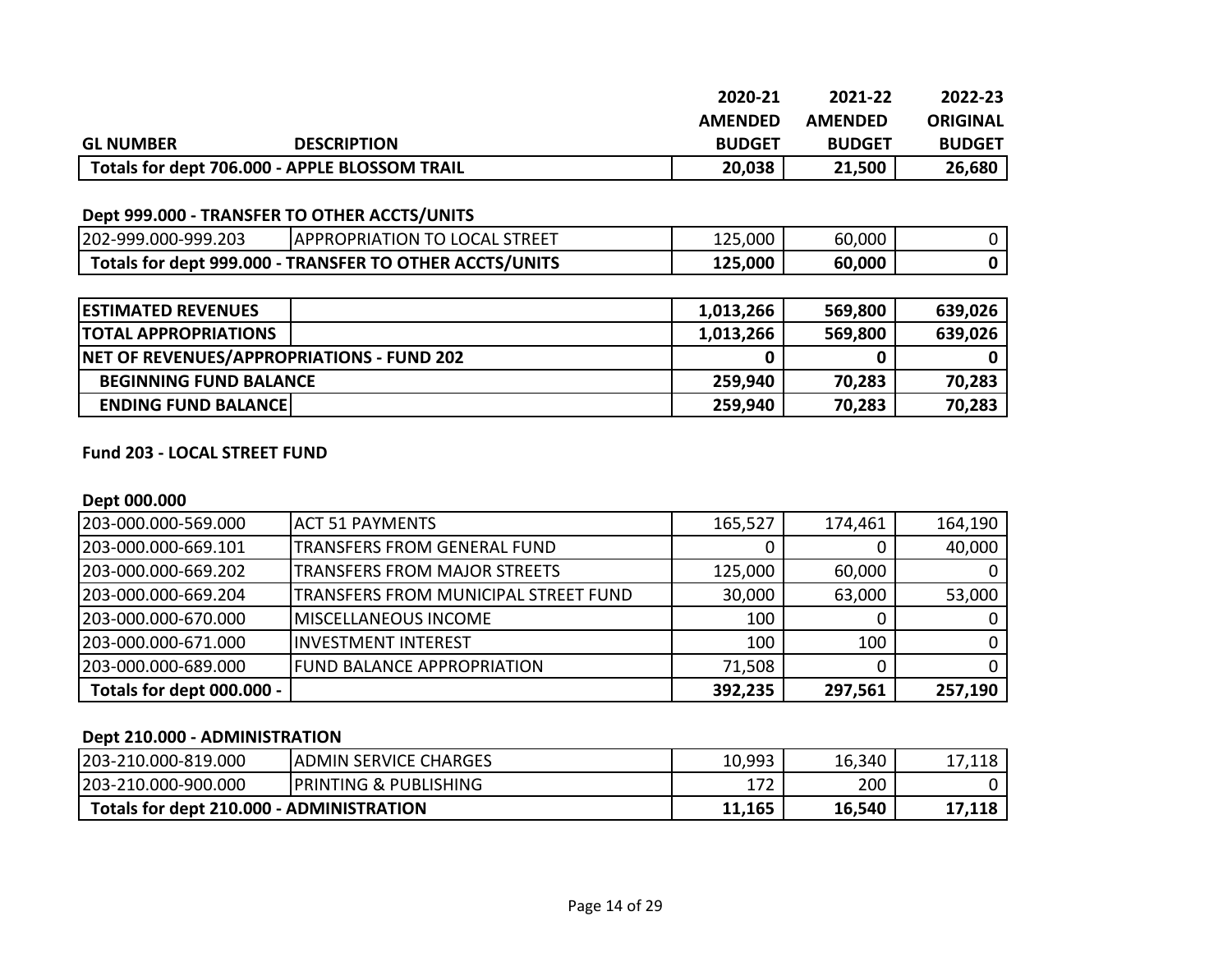|                  |                    | 2020-21        | 2021-22        | 2022-23         |
|------------------|--------------------|----------------|----------------|-----------------|
|                  |                    | <b>AMENDED</b> | <b>AMENDED</b> | <b>ORIGINAL</b> |
| <b>GL NUMBER</b> | <b>DESCRIPTION</b> | <b>BUDGET</b>  | <b>BUDGET</b>  | <b>BUDGET</b>   |

**Dept 451.000 - CONSTRUCTION**

| 203-451.000-740.000                    | ISUPPLIES                     | 200     | 200     | 3,924   |
|----------------------------------------|-------------------------------|---------|---------|---------|
| 203-451.000-801.000                    | <b>IPROFESSIONAL SERVICES</b> | 7,300   | 20,000  | 30,852  |
| 203-451.000-818.000                    | <b>ICONTRACTED SERVICES</b>   | 233,000 | 142,770 | 71,400  |
| Totals for dept 451.000 - CONSTRUCTION |                               | 240,500 | 162,970 | 106,176 |

#### **Dept 465.000 - WINTER MAINTENANCE**

| 203-465.000-740.000                          | <b>ISUPPLIES</b>           | 18,600 | 18,000 | 18,000 |
|----------------------------------------------|----------------------------|--------|--------|--------|
| 203-465.000-818.500                          | <b>DPW SERVICE CHARGES</b> | 22,951 | 27,446 | 33,936 |
| 203-465.000-940.000                          | <b>IEQUIPMENT RENTAL</b>   | 11,862 | 20,100 | 20,206 |
| <b>Totals for dept 465.000 - MAINTENANCE</b> |                            | 53,413 | 65,546 | 72,142 |

#### **Dept 479.000 - MAINTENANCE**

| 203-479.000-740.000                   | <b>ISUPPLIES</b>                  | 3,450  | 7,418  | 10,500 |
|---------------------------------------|-----------------------------------|--------|--------|--------|
| 203-479.000-775.000                   | <b>REPAIRS &amp; IMPROVEMENTS</b> | 23,330 | 6,537  |        |
| 203-479.000-818.000                   | <b>CONTRACTED SERVICES</b>        |        | 1,000  |        |
| 203-479.000-818.500                   | <b>IDPW SERVICE CHARGES</b>       | 39,757 | 30,500 | 34,702 |
| 203-479.000-940.000                   | <b>EQUIPMENT RENTAL</b>           | 20,620 | 7,050  | 16,553 |
| Totals for dept 479.000 - MAINTENANCE |                                   | 87,157 | 52,505 | 61,755 |

| <b>ESTIMATED REVENUES</b>                 | 392,235 | 297,561 | 257,190 |
|-------------------------------------------|---------|---------|---------|
| <b>ITOTAL APPROPRIATIONS</b>              | 392,235 | 297,561 | 257,190 |
| NET OF REVENUES/APPROPRIATIONS - FUND 203 |         |         |         |
| <b>BEGINNING FUND BALANCE</b>             | 71,508  | 6,684   | 6,684   |
| <b>ENDING FUND BALANCE</b>                | 71,508  | 6,684   | 6,684   |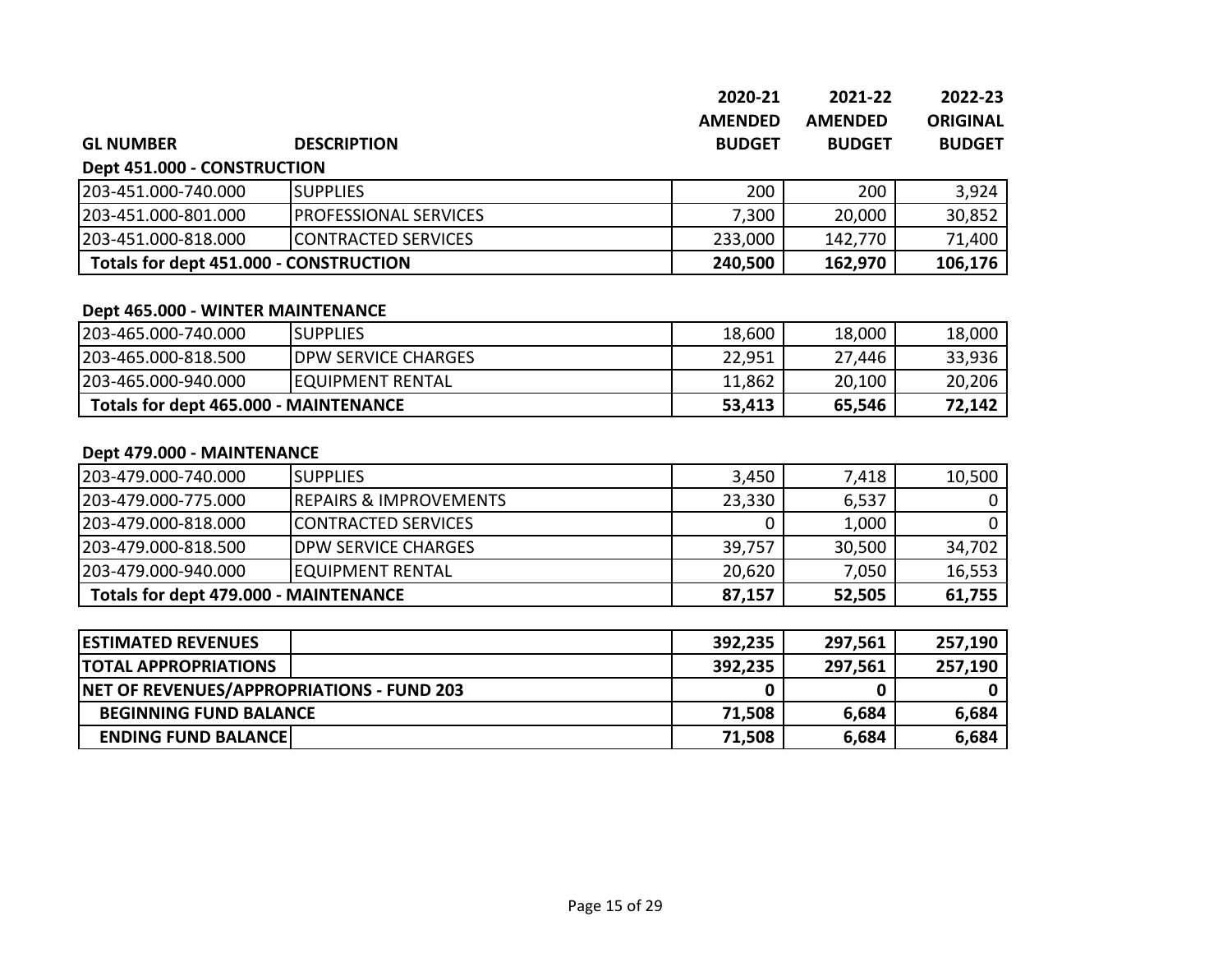| 2020-21        | 2021-22        | 2022-23         |
|----------------|----------------|-----------------|
| <b>AMFNDFD</b> | <b>AMFNDFD</b> | <b>ORIGINAL</b> |
| <b>BUDGET</b>  | <b>BUDGET</b>  | <b>BUDGET</b>   |

#### **GL NUMBER BUDGETRON Fund 204 - MUNICIPAL STREET FUND**

| Dept 000.000              |                                        |         |        |        |
|---------------------------|----------------------------------------|---------|--------|--------|
| 204-000.000-441.000       | <b>IROAD COMMISSION MILLAGE TAX</b>    | 26,649  | 26,155 | 27,779 |
| 204-000.000-575.000       | <b>ISTATE SHARED REVENUE-METRO TEL</b> | 22,875  | 21,000 | 22,870 |
| 204-000.000-689.000       | <b>IFUND BALANCE APPROPRIATION</b>     | 63,576  | 18,000 | 2,351  |
| Totals for dept 000.000 - |                                        | 113,100 | 65,155 | 53,000 |

#### **Dept 210.000 - ADMINISTRATION**

| 204-210.000-999.203                      | APPROPRIATION TO LOCAL<br><b>STREET</b> | 30,000 | 63,000 | 53,000 |
|------------------------------------------|-----------------------------------------|--------|--------|--------|
| Totals for dept 210.000 - ADMINISTRATION |                                         | 30,000 | 63,000 | 53,000 |

#### **Dept 451.000 - CONSTRUCTION**

| 204-451.000-818.000                    | <b>CONTRACTED SERVICES</b> | 83,100 | つっにに<br>ر س د د |  |
|----------------------------------------|----------------------------|--------|-----------------|--|
| Totals for dept 451.000 - CONSTRUCTION |                            | 83,100 | 2,155           |  |

| <b>ESTIMATED REVENUES</b>                        | 113,100 | 65,155 | 53,000 |
|--------------------------------------------------|---------|--------|--------|
| <b>ITOTAL APPROPRIATIONS</b>                     | 113,100 | 65,155 | 53,000 |
| <b>NET OF REVENUES/APPROPRIATIONS - FUND 204</b> |         |        | (O)    |
| <b>BEGINNING FUND BALANCE</b>                    | 139,728 | 76,151 | 76,151 |
| <b>ENDING FUND BALANCE!</b>                      | 139,728 | 76,151 | 73,800 |

#### **Fund 209 - CEMETERY**

#### **Dept 000.000**

| 209-000.000-634.000       | <b>IGRAVE OPENINGS</b>                | $\mathsf{L}$ ,000 | 600    | 300    |
|---------------------------|---------------------------------------|-------------------|--------|--------|
| 209-000.000-669.101       | <b>ITRANSFER IN FROM GENERAL FUND</b> | 14,750            | 12,000 | 22,000 |
| 209-000.000-689.000       | <b>IFUND BALANCE APPROPRIATION</b>    | 3,838             |        |        |
| Totals for dept 000.000 - |                                       | 19,588            | 12,600 | 22,300 |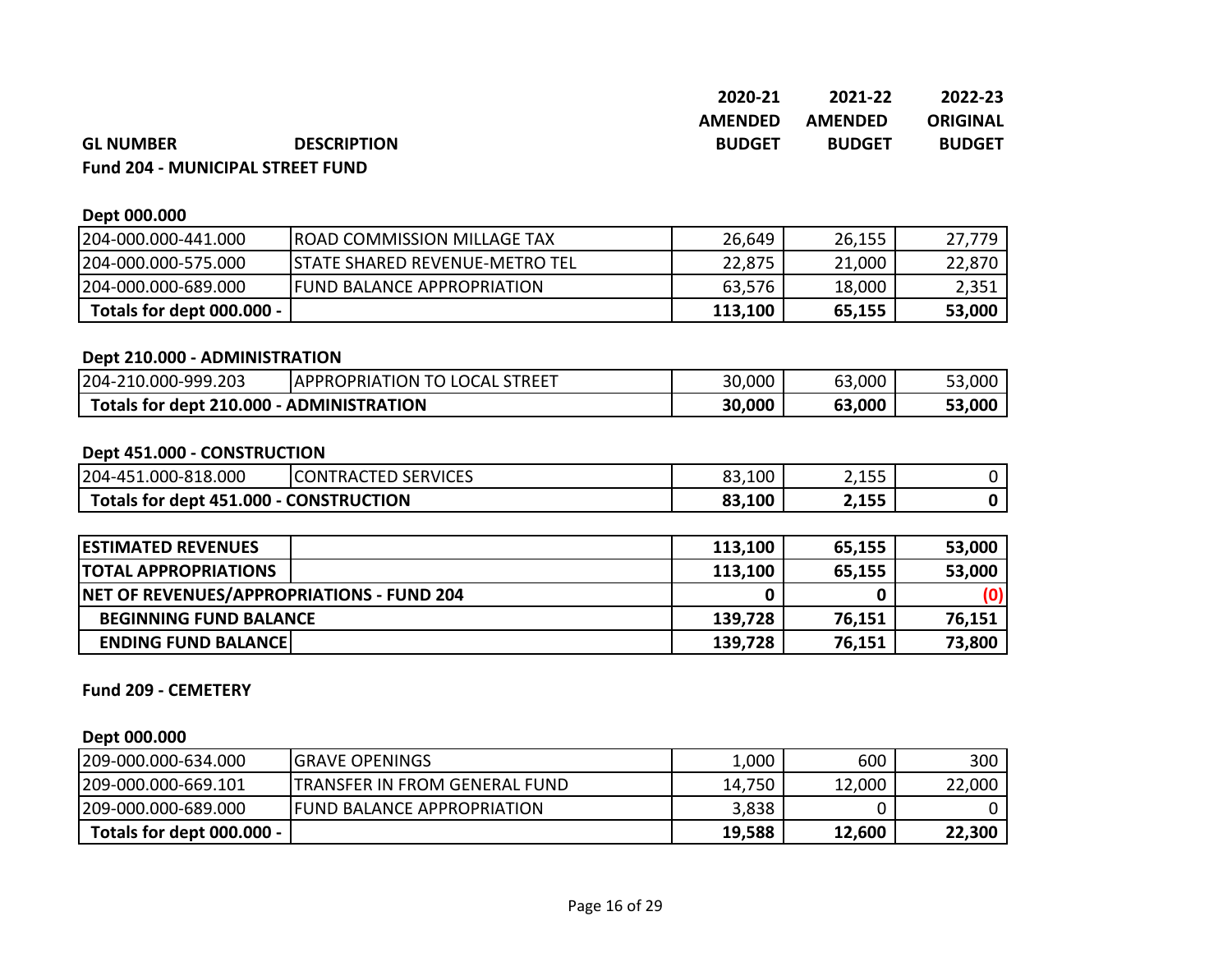|                                           |                            | 2020-21          | 2021-22        | 2022-23         |
|-------------------------------------------|----------------------------|------------------|----------------|-----------------|
|                                           |                            | <b>AMENDED</b>   | <b>AMENDED</b> | <b>ORIGINAL</b> |
| <b>GL NUMBER</b>                          | <b>DESCRIPTION</b>         | <b>BUDGET</b>    | <b>BUDGET</b>  | <b>BUDGET</b>   |
| Dept 262.000 - CEMETERY                   |                            |                  |                |                 |
| 209-262.000-740.000                       | <b>SUPPLIES</b>            | 0                | 0              | 10,100          |
| 209-262.000-818.500                       | <b>DPW SERVICE CHARGES</b> | 16,329           | 10,600         | 10,300          |
| 209-262.000-940.000                       | <b>EQUIPMENT RENTAL</b>    | 3,259            | 2,000          | 1,900           |
| Totals for dept 262.000 - CEMETERY        |                            | 19,588<br>12,600 |                | 22,300          |
|                                           |                            |                  |                |                 |
| <b>ESTIMATED REVENUES</b>                 |                            | 19,588           | 12,600         | 22,300          |
| <b>TOTAL APPROPRIATIONS</b>               |                            | 19,588           | 12,600         | 22,300          |
| NET OF REVENUES/APPROPRIATIONS - FUND 209 |                            | 0                | 0              | 0               |
| <b>BEGINNING FUND BALANCE</b>             |                            | 3,839            | 16             | 16              |
| <b>ENDING FUND BALANCE</b>                |                            | 16               | 16             | 16              |

# **Fund 245 - DDA/TIF FUND**

#### **Dept 000.000**

| 245-000.000-401.001       | ICITY CAPTURED TAX                 | 98,533  | 96,389  | 91,277  |
|---------------------------|------------------------------------|---------|---------|---------|
| 1245-000.000-401.002      | <b>ICOUNTY CAPTURED TAX</b>        | 32,456  | 31,544  | 29,778  |
| 245-000.000-401.005       | <b>ICITY MILLAGE</b>               | 19,641  | 18,644  | 18,236  |
| 1245-000.000-671.000      | <b>IINVESTMENT INTEREST</b>        | 344     | 400     | 250     |
| 245-000.000-681.000       | <b>IREIMBURSEMENTS</b>             |         | 1,502   | 0       |
| 245-000.000-689.000       | <b>IFUND BALANCE APPROPRIATION</b> | 7,543   |         | 0       |
| Totals for dept 000.000 - |                                    | 158,517 | 148,479 | 139,540 |

#### **Dept 210.000 - ADMINISTRATION**

| 1245-210.000-740.000 | <b>ISUPPLIES</b>                   | 427    | 2,502  |        |
|----------------------|------------------------------------|--------|--------|--------|
| 1245-210.000-775.000 | <b>IREPAIRS &amp; IMPROVEMENTS</b> | 4,429  | 1,800  |        |
| 1245-210.000-776.000 | <b>IFACADE CONTRIBUTION</b>        | 5,000  | 7,500  | 2,500  |
| 1245-210.000-801.000 | <b>IPROFESSIONAL SERVICES</b>      | 8,700  | 500    |        |
| 1245-210.000-818.000 | <b>ICONTRACTED SERVICES</b>        | 31,334 | 2,000  |        |
| 1245-210.000-819.000 | IADMIN SERVICE CHARGES             | 17,083 | 26,691 | 27,730 |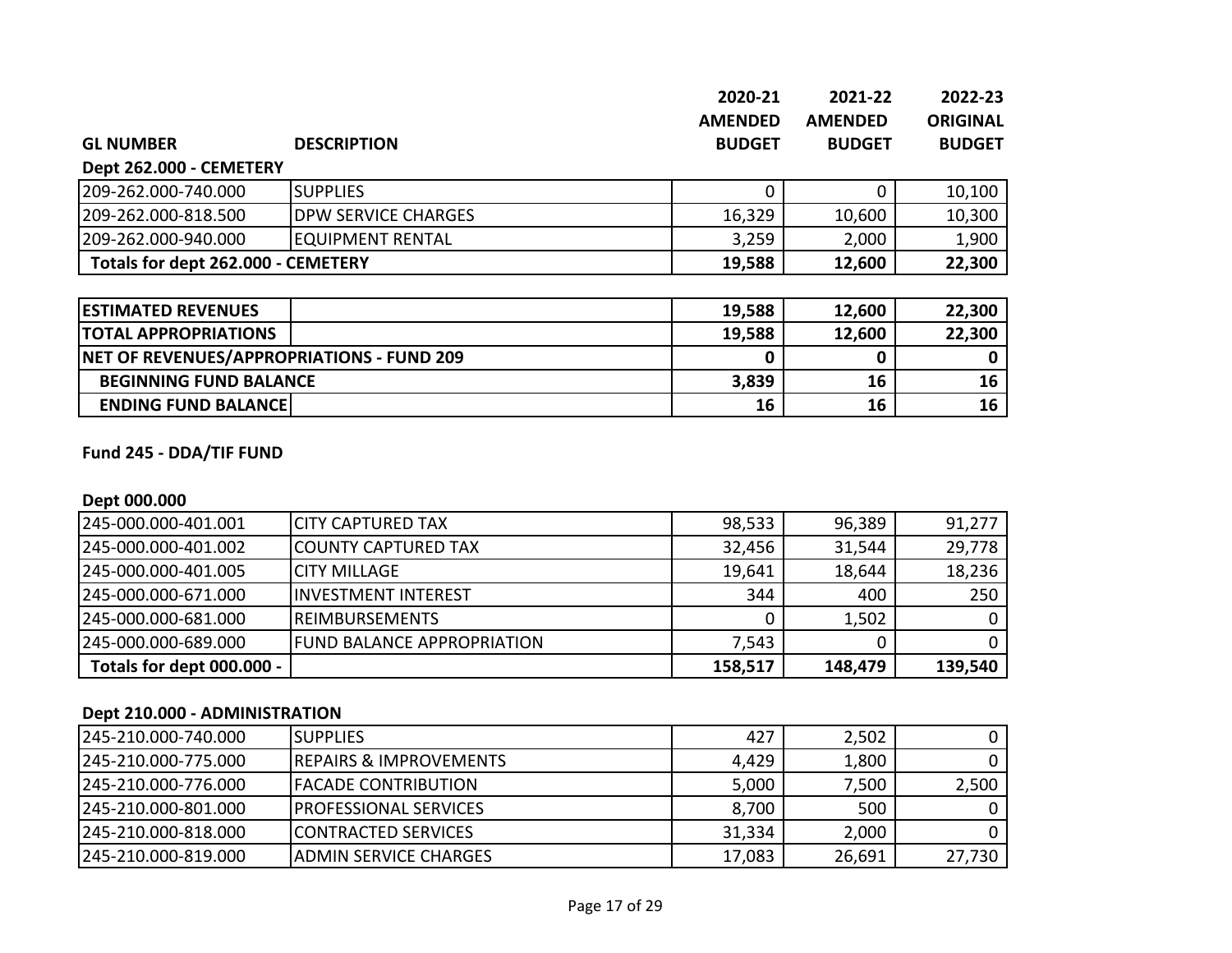|                                          |                                  | 2020-21        | 2021-22        | 2022-23         |
|------------------------------------------|----------------------------------|----------------|----------------|-----------------|
|                                          |                                  | <b>AMENDED</b> | <b>AMENDED</b> | <b>ORIGINAL</b> |
| <b>GL NUMBER</b>                         | <b>DESCRIPTION</b>               | <b>BUDGET</b>  | <b>BUDGET</b>  | <b>BUDGET</b>   |
| 245-210.000-881.000                      | COMMUNITY PROMOTION              | 450            | 6,500          | 7,500           |
| 245-210.000-900.000                      | <b>PRINTING &amp; PUBLISHING</b> |                | 100            | 100             |
| 245-210.000-921.000                      | <b>LIGHTS - ELECTRIC</b>         | 4,515          | 5,300          | 5,064           |
| 245-210.000-956.000                      | <b>MISCELLANEOUS</b>             |                | 0              | 12,746          |
| 245-210.000-970.000                      | <b>CAPITOL OUTLAY</b>            | 5,456          | 12,000         |                 |
| Totals for dept 210.000 - ADMINISTRATION |                                  | 77,394         | 64,893         | 55,640          |

#### **Dept 465.000 - WINTER MAINTENANCE**

| 245-465.000-818.500                          | <b>DPW SERVICE CHARGES</b> | 20,000 | 20,000 |
|----------------------------------------------|----------------------------|--------|--------|
| 245-465.000-940.000                          | <b>IEQUIPMENT RENTAL</b>   | 9,617  | 9,617  |
| <b>Totals for dept 479.000 - MAINTENANCE</b> |                            | 29,617 | 29,617 |

#### **Dept 479.000 - MAINTENANCE**

| 245-479.000-818.500                   | <b>IDPW SERVICE CHARGES</b> | 4,109 | 4,000 | 4,000  |
|---------------------------------------|-----------------------------|-------|-------|--------|
| 245-479.000-940.000                   | <b>IEQUIPMENT RENTAL</b>    | 1,273 | 685   | 1,000' |
| Totals for dept 479.000 - MAINTENANCE |                             | 5,382 | 4,685 | 5,000  |

#### **Dept 956.000 - PROPERTY TAX SERVICES**

| 245-956.000-956.701                       | CHARGE BACK/ADJUSTMENTS<br><b>ITAX</b> | 468 |  |
|-------------------------------------------|----------------------------------------|-----|--|
| Totals for dept 956.000 - TAX CHARGEBACKS |                                        | 468 |  |

#### **Dept 990.000 - DEBT SERVICE**

| 245-990.000-991.245                    | ILOAN PRINCIPAL APL BLSM APTS | 45,530 | 46,441 | 47,370 |
|----------------------------------------|-------------------------------|--------|--------|--------|
| 245-990.000-995.245                    | ILOAN INTEREST APL BLSM APTS  | 3,753  | 2,843  | 1,914  |
| Totals for dept 990.000 - DEBT SERVICE |                               | 49,283 | 49,284 | 49,284 |

#### **Dept 999.000 - TRANSFER TO OTHER ACCTS/UNITS**

| 245-999.000-999.101                                     | <b>TRANSFER TO GF</b> | 25,990 |  |
|---------------------------------------------------------|-----------------------|--------|--|
| Totals for dept 999.000 - TRANSFER TO OTHER ACCTS/UNITS |                       | 25,990 |  |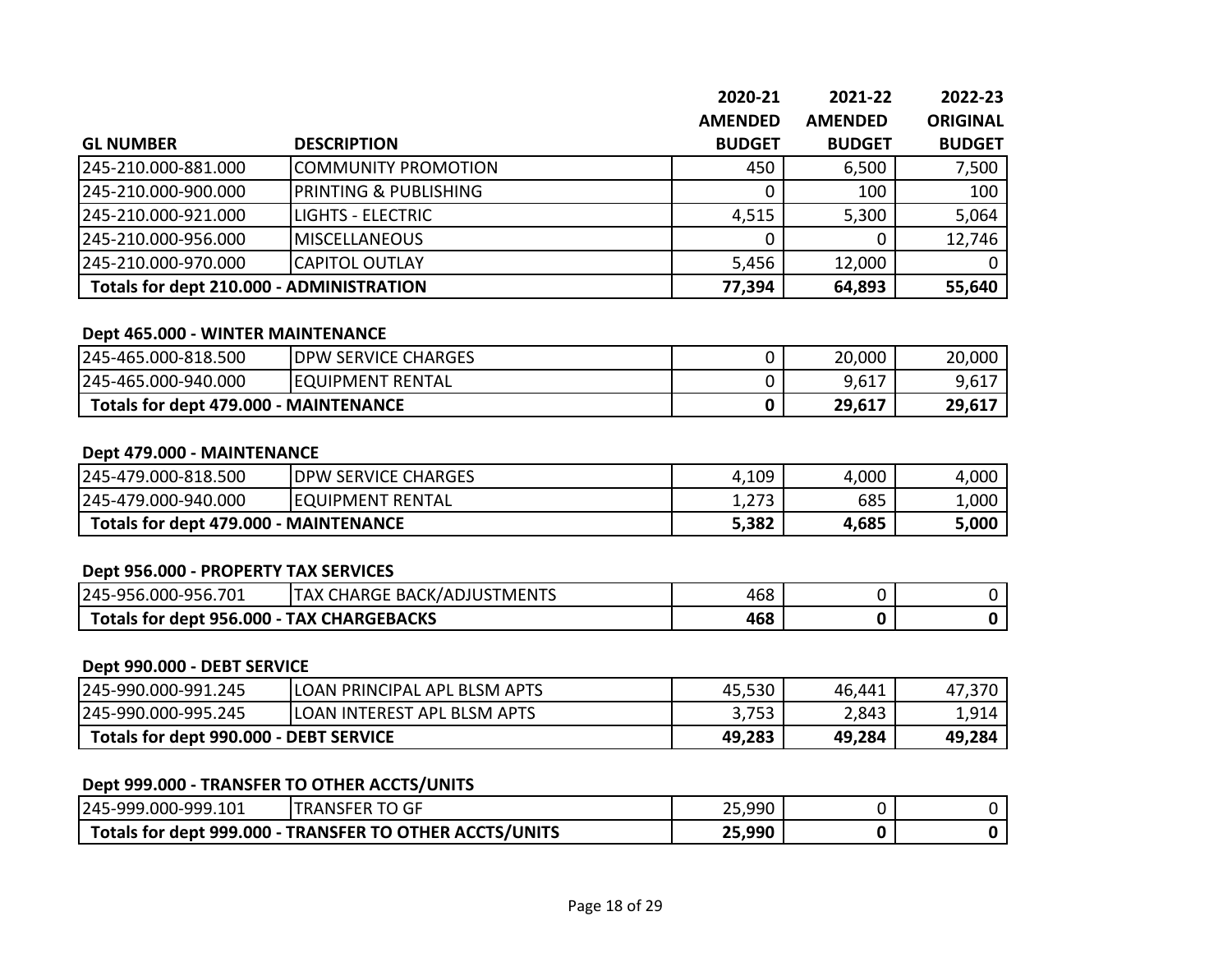|                                                  | 2020-21        | 2021-22        | 2022-23         |
|--------------------------------------------------|----------------|----------------|-----------------|
|                                                  | <b>AMENDED</b> | <b>AMENDED</b> | <b>ORIGINAL</b> |
| <b>GL NUMBER</b><br><b>DESCRIPTION</b>           | <b>BUDGET</b>  | <b>BUDGET</b>  | <b>BUDGET</b>   |
| <b>ESTIMATED REVENUES</b>                        | 158,517        | 148,479        | 139,540         |
| <b>TOTAL APPROPRIATIONS</b>                      | 158,517        | 148,479        | 139,540         |
| <b>NET OF REVENUES/APPROPRIATIONS - FUND 245</b> |                | 0              |                 |
| <b>BEGINNING FUND BALANCE</b>                    | 142,372        | 134,830        | 134,830         |
| <b>ENDING FUND BALANCE</b>                       | 142,372        | 134,830        | 134,830         |

#### **Fund 249 - SURPLUS PROPERTY FUND**

#### **Dept 000.000**

| 249-000.000-681.000       | <b>IREIMBURSEMENTS</b> |        | 1,500        | 1,200 |
|---------------------------|------------------------|--------|--------------|-------|
| 249-000.000-697.101       | <b>LAND SALES</b>      | 20,000 | 10,000       | 3,000 |
| Totals for dept 000.000 - |                        | 20,000 | 11,500<br>11 | 4,200 |

#### **Dept 210.000 - ADMINISTRATION**

| .000<br>،000-956.I<br>249-2<br>210                 | LANEOUS<br><b>IMISCE</b><br>1⊢I \ | 100 | 300 | 4,200      |
|----------------------------------------------------|-----------------------------------|-----|-----|------------|
| Totals for dept 210.000<br><b>- ADMINISTRATION</b> |                                   | 100 | 300 | 1,200<br>▰ |

# **Dept 267.000 - OTHER CITY PROPERTY**

| 000-818.000.<br>249-<br>$-267$                | <b>SERVICES</b><br>'TRACTED .<br>CON <sup>-</sup> | 19,900 | 11,200       |  |
|-----------------------------------------------|---------------------------------------------------|--------|--------------|--|
| Totals for dept 267.000 - OTHER CITY PROPERTY |                                                   | 19,900 | 11,200<br>11 |  |

| <b>ESTIMATED REVENUES</b>                 | 20,000 | 11,500 | 4,200  |
|-------------------------------------------|--------|--------|--------|
| <b>ITOTAL APPROPRIATIONS</b>              | 20,000 | 11,500 | 4,200  |
| NET OF REVENUES/APPROPRIATIONS - FUND 249 |        |        |        |
| <b>BEGINNING FUND BALANCE</b>             | 43,830 | 56,035 | 56,035 |
| <b>ENDING FUND BALANCE</b>                | 43,830 | 56,035 | 56,035 |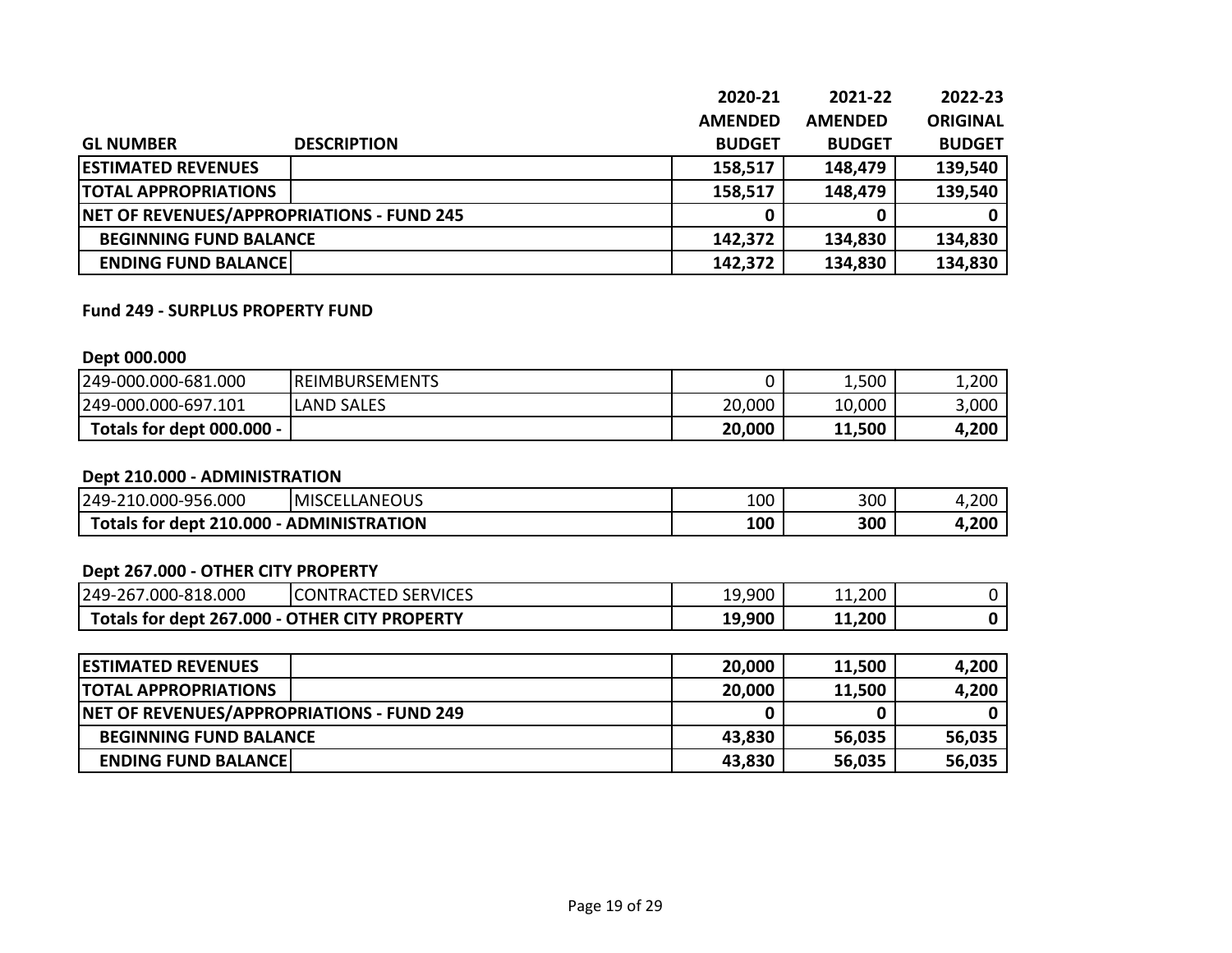|                  |                    | 2020-21        | 2021-22        | 2022-23       |
|------------------|--------------------|----------------|----------------|---------------|
|                  |                    | <b>AMENDED</b> | <b>AMENDED</b> | ORIGINAL      |
| <b>GL NUMBER</b> | <b>DESCRIPTION</b> | <b>BUDGET</b>  | <b>BUDGET</b>  | <b>BUDGET</b> |

# **Fund 499 - RV PARK / VISITOR CENTER**

# **Dept 000.000**

| 499-000.000-470.000       | <b>IVISITOR CENTER RENT</b>        | 2,500 | 2,500 | 2,500  |
|---------------------------|------------------------------------|-------|-------|--------|
| 499-000.000-681.000       | <b>IREIMBURSEMENTS</b>             |       | 311   | 17,400 |
| 499-000.000-689.000       | <b>IFUND BALANCE APPROPRIATION</b> |       |       | 16,400 |
| Totals for dept 000.000 - |                                    | 2,500 | 2,811 | 36,300 |

#### **Dept 210.000 - ADMINISTRATION**

| 499-210.000-740.000                      | <b>SUPPLIES</b>                    | 488 |  |
|------------------------------------------|------------------------------------|-----|--|
| 499-210.000-775.000                      | <b>IREPAIRS &amp; IMPROVEMENTS</b> | ∸∸  |  |
| Totals for dept 210.000 - ADMINISTRATION |                                    | 500 |  |

#### **Dept 465.000 - WINTER MAINTENANCE**

| 499-465.000-818.000                          | <b>CONTRACTED SERVICES</b> | 1,083 |  |
|----------------------------------------------|----------------------------|-------|--|
| Totals for dept 465.000 - WINTER MAINTENANCE |                            | 1,083 |  |

#### **Dept 479.000 - MAINTENANCE**

| 499-479.000-740.000                   | <b>ISUPPLIES</b>            |     | 300   |        |
|---------------------------------------|-----------------------------|-----|-------|--------|
| 1499-479-000-801                      | IPROFESSIONAL SERVICES      |     |       | 900    |
| 1499-479.000-818.000                  | <b>ICONTRACTED SERVICES</b> |     | 1,379 | 34,800 |
| 1499-479.000-818.500                  | IDPW SERVICE CHARGES        | 500 | 600   | 150    |
| 499-479.000-940.000                   | IEOUIPMENT RENTAL           | 100 | 200   | 50     |
| Totals for dept 479.000 - MAINTENANCE |                             | 600 | 2,479 | 35,900 |

#### **Dept 925.000 - INSURANCE**

| 499-92<br>L2.000<br>.000-912                       | (BI<br>INS.<br><b>IFIRE</b><br><b>MARIN</b><br><b>INLANI</b><br>DG.<br>ΚV. | 247<br>ىدر        | $\cap$<br>ےدכ | 400 |
|----------------------------------------------------|----------------------------------------------------------------------------|-------------------|---------------|-----|
| 5.000<br><b>INSURANCE</b><br>Totals for dept 925.u |                                                                            | <b>345</b><br>JT1 | つつつ<br>33Z    | 400 |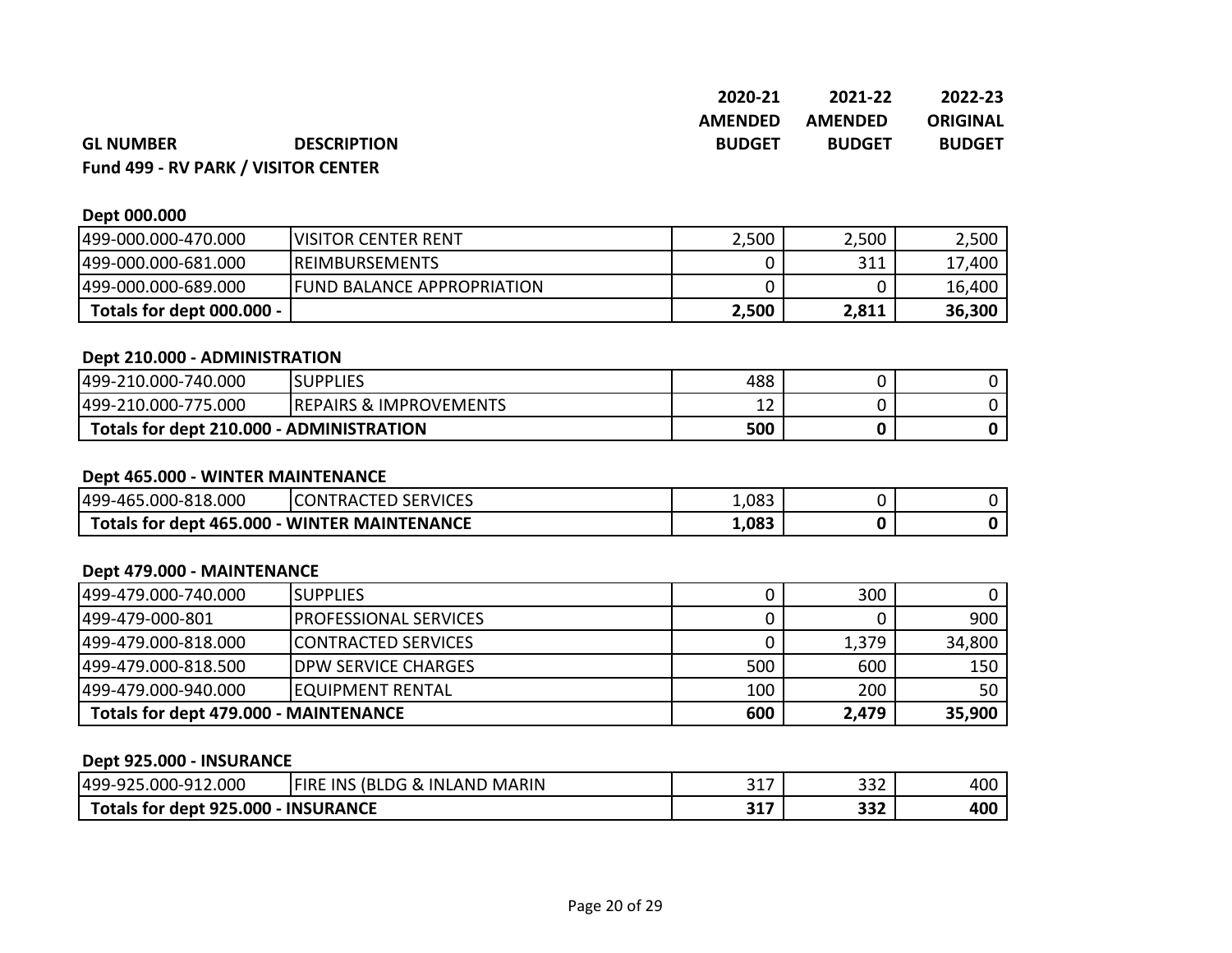|                                           | 2020-21        | 2021-22        | 2022-23         |
|-------------------------------------------|----------------|----------------|-----------------|
|                                           | <b>AMENDED</b> | <b>AMENDED</b> | <b>ORIGINAL</b> |
| <b>DESCRIPTION</b><br><b>GL NUMBER</b>    | <b>BUDGET</b>  | <b>BUDGET</b>  | <b>BUDGET</b>   |
| <b>ESTIMATED REVENUES</b>                 | 2,500          | 2,811          | 36,300          |
| <b>TOTAL APPROPRIATIONS</b>               | 2,500          | 2,811          | 36,300          |
| NET OF REVENUES/APPROPRIATIONS - FUND 499 |                | 0              |                 |
| <b>BEGINNING FUND BALANCE</b>             | 24,174         | 25,942         | 25,942          |
| <b>ENDING FUND BALANCE</b>                | 24,174         | 25,942         | 9,542           |

#### **Fund 512 - BUILDING AUTHORITY**

#### **Dept 000.000**

| 512-000.000-683.263       | <b>RENTAL (CITY HALL)</b><br>IBUILDING | 20,513 |  |
|---------------------------|----------------------------------------|--------|--|
| Totals for dept 000.000 - |                                        | 20,513 |  |

#### **Dept 263.000 - CITY HALL**

| 512-263.000-991.000                 | <b>LOAN PRINCIPLE</b> | 20,000 |  |
|-------------------------------------|-----------------------|--------|--|
| 512-263.000-995.000                 | <b>INTEREST</b>       | 513    |  |
| Totals for dept 263.000 - CITY HALL |                       | 20,513 |  |

| <b>IESTIMATED REVENUES</b>                | 20,513 |  |
|-------------------------------------------|--------|--|
| <b>ITOTAL APPROPRIATIONS</b>              | 20,513 |  |
| NET OF REVENUES/APPROPRIATIONS - FUND 512 |        |  |
| <b>BEGINNING FUND BALANCE</b>             |        |  |
| <b>ENDING FUND BALANCE</b>                |        |  |

#### **Fund 591 - WATER FUND**

#### **Dept 000.000**

| 591-000.000-488.000 | IANTENNA RENTAL                    | 83,704  | 89,652  | 91,587  |
|---------------------|------------------------------------|---------|---------|---------|
| 591-000.000-626.001 | <b>WATER LINE SERVICES (IR</b>     | 14,000  | 14,330  | 12,120  |
| 591-000.000-642.001 | <b>CITY USER FEES (IRON RIVER)</b> | 644,000 | 668,539 | 707,524 |
| 591-000.000-642.004 | <b>CITY USER FEES (COMBINED)</b>   | 35,000  | 40,184  | 45,443  |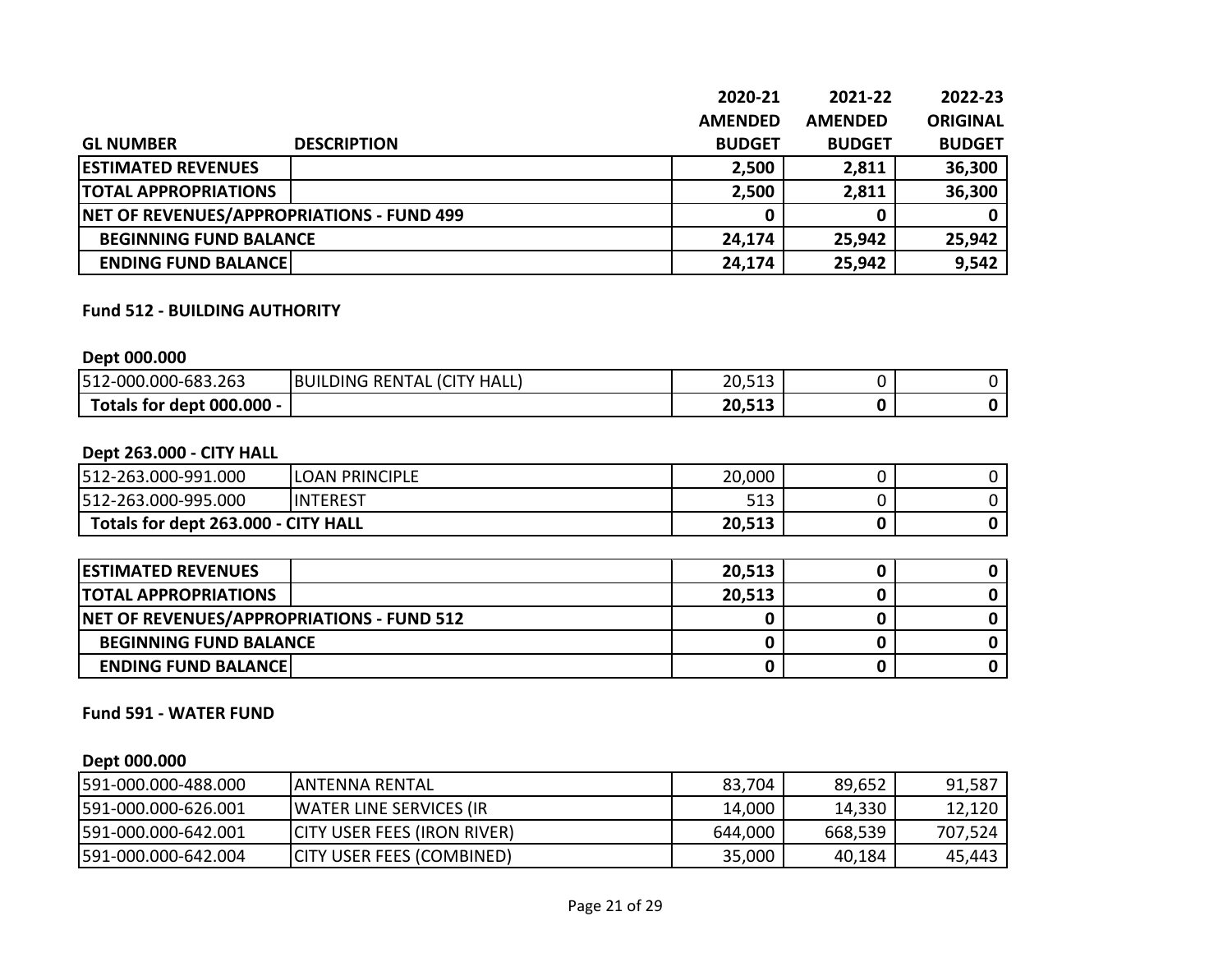|                           |                                   | 2020-21        | 2021-22        | 2022-23         |
|---------------------------|-----------------------------------|----------------|----------------|-----------------|
|                           |                                   | <b>AMENDED</b> | <b>AMENDED</b> | <b>ORIGINAL</b> |
| <b>GL NUMBER</b>          | <b>DESCRIPTION</b>                | <b>BUDGET</b>  | <b>BUDGET</b>  | <b>BUDGET</b>   |
| 591-000.000-670.000       | MISCELLANEOUS INCOME              | 0              | 1,500          | 1,500           |
| 591-000.000-671.000       | <b>INVESTMENT INTEREST</b>        | 2,000          | 650            | 451             |
| 591-000.000-671.101       | INT (BOND-INT-REDEMP ACCT) I      | 1,000          | 250            | 198             |
| 591-000.000-671.104       | INTEREST(BOND-INT-REDEMP) 201     | 650            | 150            | 119             |
| 591-000.000-671.201       | INT (BOND RESERVE ACCT) IR        | 2,400          | 600            | 590             |
| 591-000.000-671.204       | INT (BOND RESERVE) 2011 IR        | 1,200          | 356            | 365             |
| 591-000.000-671.301       | INT (REP, REPL, IMP ACCT) IR      | 1,500          | 510            | 550             |
| 591-000.000-671.304       | INT (REP, REPL, IMP ACCT) COMB 2  | 900            | 254            | 271             |
| 591-000.000-681.000       | <b>REIMBURSEMENTS</b>             | 2,120          | 2,000          | 75,826          |
| 591-000.000-689.000       | <b>FUND BALANCE APPROPRIATION</b> | 272,765        | 142,000        |                 |
| 591-000.000-690.000       | <b>PENALTIES</b>                  | 25,747         | 34,800         | 15,053          |
| 591-000.000-693.000       | <b>HYDRANT RENTAL FEES</b>        | 1,755          | 1,755          | 2,500           |
| Totals for dept 000.000 - |                                   | 1,088,741      | 997,530        | 954,098         |

## **Dept 205.000 - COMPUTER CONSULTING**

| 000.l<br>591-205<br>.000-701                  | <b>SERVICES</b><br>1 I- F<br>EES & | 1,500 | $\mathsf{L}$ ,000 | $\mathsf{L}$ ,000 $\mathsf{L}$ |
|-----------------------------------------------|------------------------------------|-------|-------------------|--------------------------------|
| Totals for dept 205.000 - COMPUTER CONSULTING |                                    | 1,500 | 000.ء             | 000,∡                          |

#### **Dept 210.000 - ADMINISTRATION**

| 591-210.000-740.000                      | <b>SUPPLIES</b>                          | 298    | 300    | 500     |
|------------------------------------------|------------------------------------------|--------|--------|---------|
| 591-210.000-740.100                      | <b>POSTAGE</b>                           | 2,184  | 2,000  | 2,216   |
| 591-210.000-777.000                      | <b>MEMBERSHIPS, DUES &amp; SUBSCRIPT</b> | 2,200  | 2,500  | 3,500   |
| 591-210.000-801.000                      | <b>PROFESSIONAL SERVICES</b>             | 5,416  | 7,000  | 53,712  |
| 591-210.000-819.000                      | <b>ADMIN SERVICE CHARGES</b>             | 46,685 | 50,074 | 54,365  |
| 591-210.000-900.000                      | <b>PRINTING &amp; PUBLISHING</b>         | 637    | 200    | 600     |
| 591-210.000-942.000                      | <b>BUILDING RENTAL</b>                   | 3,561  | 3,000  | 3,000   |
| 591-210.000-956.000                      | <b>MISCELLANEOUS</b>                     |        | 100    |         |
| Totals for dept 210.000 - ADMINISTRATION |                                          | 60,981 | 65,174 | 117,893 |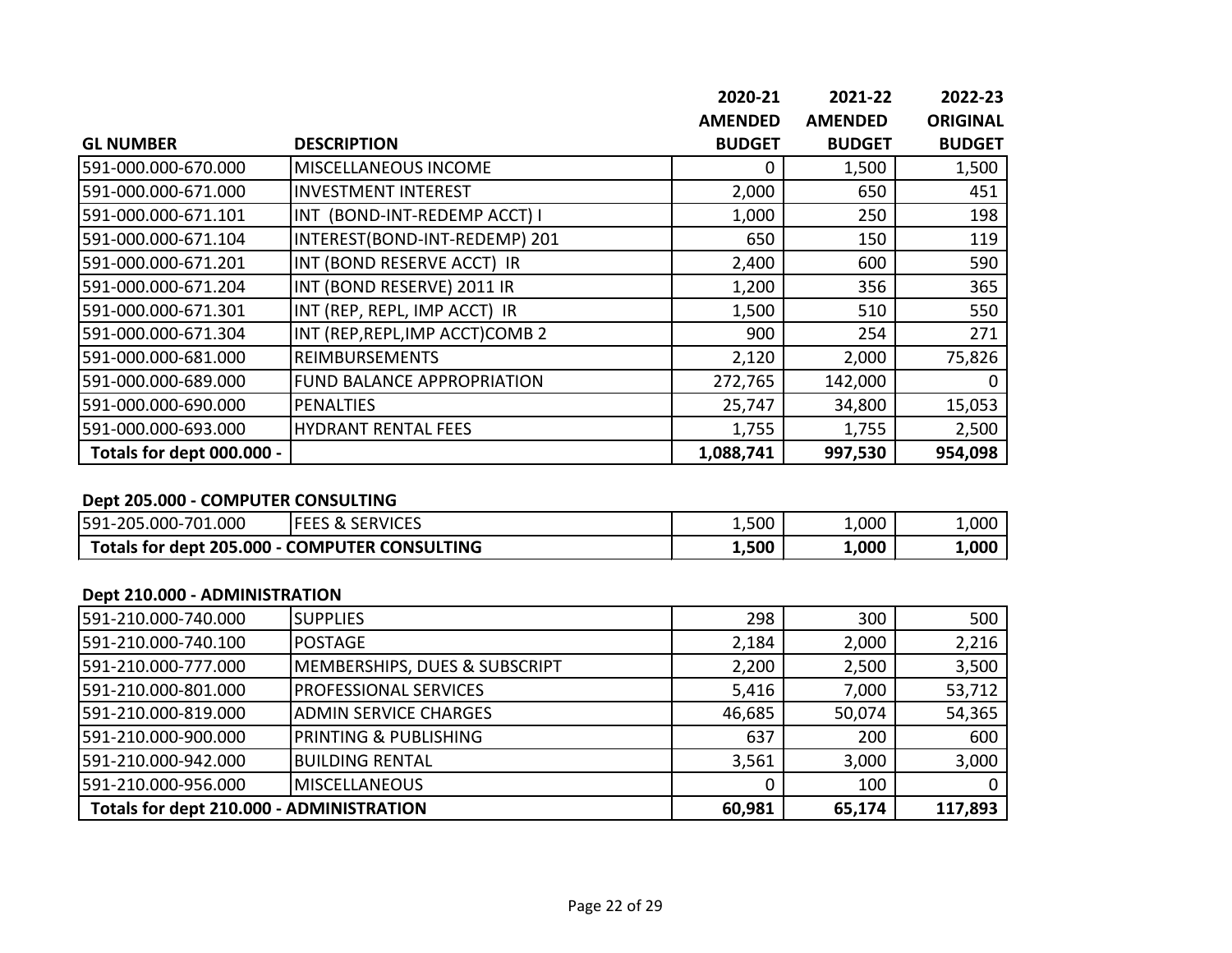|                                                                                                                                                                                                                                                                                                                                                                            |                                            | 2020-21        | 2021-22        | 2022-23         |
|----------------------------------------------------------------------------------------------------------------------------------------------------------------------------------------------------------------------------------------------------------------------------------------------------------------------------------------------------------------------------|--------------------------------------------|----------------|----------------|-----------------|
|                                                                                                                                                                                                                                                                                                                                                                            |                                            | <b>AMENDED</b> | <b>AMENDED</b> | <b>ORIGINAL</b> |
| <b>GL NUMBER</b>                                                                                                                                                                                                                                                                                                                                                           | <b>DESCRIPTION</b>                         | <b>BUDGET</b>  | <b>BUDGET</b>  | <b>BUDGET</b>   |
| Dept 445.000 - PUBLIC WORKS                                                                                                                                                                                                                                                                                                                                                |                                            |                |                |                 |
| 591-445.000-740.000                                                                                                                                                                                                                                                                                                                                                        | <b>SUPPLIES</b>                            | 848            | 500            | 1,200           |
| 591-445.000-801.000                                                                                                                                                                                                                                                                                                                                                        | PROFESSIONAL SERVICES                      | 100            | 0              | $\mathbf{I}$    |
| 591-445.000-818.000                                                                                                                                                                                                                                                                                                                                                        | <b>CONTRACTED SERVICES</b>                 | 10,000         | 2,000          | 2,000           |
| 591-445.000-818.500                                                                                                                                                                                                                                                                                                                                                        | <b>DPW SERVICE CHARGES</b>                 | 89,030         | 81,378         | 86,439          |
| 591-445.000-850.000                                                                                                                                                                                                                                                                                                                                                        | <b>TELEPHONE</b>                           | 1,000          | 900            | 1,506           |
| 591-445.000-923.000                                                                                                                                                                                                                                                                                                                                                        | <b>HEATING</b>                             | 2,400          | 2,000          | 2,739           |
| 591-445.000-930.000                                                                                                                                                                                                                                                                                                                                                        | <b>EQUIPMENT MAINTENANCE</b>               | 38             | 100            | 100             |
| 591-445.000-931.000                                                                                                                                                                                                                                                                                                                                                        | <b>BUILDING MAINTENANCE</b>                | 1,205          | 1,000          | 3,000           |
| 591-445.000-940.000                                                                                                                                                                                                                                                                                                                                                        | <b>EQUIPMENT RENTAL</b>                    | 13,849         | 15,044         | 13,796          |
| Totals for dept 445.000 - PUBLIC WORKS                                                                                                                                                                                                                                                                                                                                     |                                            | 118,470        | 102,922        | 110,780         |
|                                                                                                                                                                                                                                                                                                                                                                            |                                            |                |                |                 |
| Dept 556.000 - PUMP STATION                                                                                                                                                                                                                                                                                                                                                |                                            |                |                |                 |
| 591-556.000-801.000                                                                                                                                                                                                                                                                                                                                                        | <b>PROFESSIONAL SERVICES</b>               | 1,500          | 2,799          | 2,000           |
| 591-556.000-818.000                                                                                                                                                                                                                                                                                                                                                        | <b>CONTRACTED SERVICES</b>                 | 41,328         | 3,000          | 2,000           |
| $F^{\prime}$ $F^{\prime}$ $F^{\prime}$ $F^{\prime}$ $F^{\prime}$ $F^{\prime}$ $F^{\prime}$ $F^{\prime}$ $F^{\prime}$ $F^{\prime}$ $F^{\prime}$ $F^{\prime}$ $F^{\prime}$ $F^{\prime}$ $F^{\prime}$ $F^{\prime}$ $F^{\prime}$ $F^{\prime}$ $F^{\prime}$ $F^{\prime}$ $F^{\prime}$ $F^{\prime}$ $F^{\prime}$ $F^{\prime}$ $F^{\prime}$ $F^{\prime}$ $F^{\prime}$ $F^{\prime$ | $\overline{1101170}$ $\overline{11707010}$ | $  -$          | $\sim$ $\sim$  | $  -$           |

| Totals for dept 556.000 - PUMP STATION |                               | 113,026 | 87,599 | 77,660 |
|----------------------------------------|-------------------------------|---------|--------|--------|
| 591-556.000-931.000                    | <b>IBUILDING MAINTENANCE</b>  |         | 16,000 | 2,000  |
| 591-556.000-930.000                    | <b>IEQUIPMENT MAINTENANCE</b> | 25      | 1,000  | 1,000  |
| 591-556.000-923.000                    | <b>HEATING</b>                | 3,000   | 2,800  | 3,038  |
| 591-556.000-921.000                    | ILIGHTS - ELECTRIC            | 67,173  | 62,000 | 67,622 |

### **Dept 558.000 - WATER SERVICE**

| 1591-558.000-740.000 | <b>SUPPLIES</b>                   | 2,578   | 2,500   | 3,000   |
|----------------------|-----------------------------------|---------|---------|---------|
| 1591-558.000-765.000 | <b>TESTS AND TESTING SUPPLIES</b> | 2,944   | 3,000   | 3,500   |
| 591-558.000-801.000  | IPROFESSIONAL SERVICES            | 17,347  | 2,852   | 32,500  |
| 591-558.000-818.000  | ICONTRACTED SERVICES              | 295,320 | 5,000   | 5,000   |
| 1591-558.000-859.000 | CONFERENCE/TRAINING               |         |         | 1,000   |
| 1591-558.000-900.000 | <b>PRINTING &amp; PUBLISHING</b>  | 107     |         |         |
| 1591-558.000-930.000 | EQUIPMENT MAINTENANCE             | 16      | 100     | 100     |
| 1591-558.000-956.000 | IMISCELLANEOUS                    |         | 264,099 | 144,996 |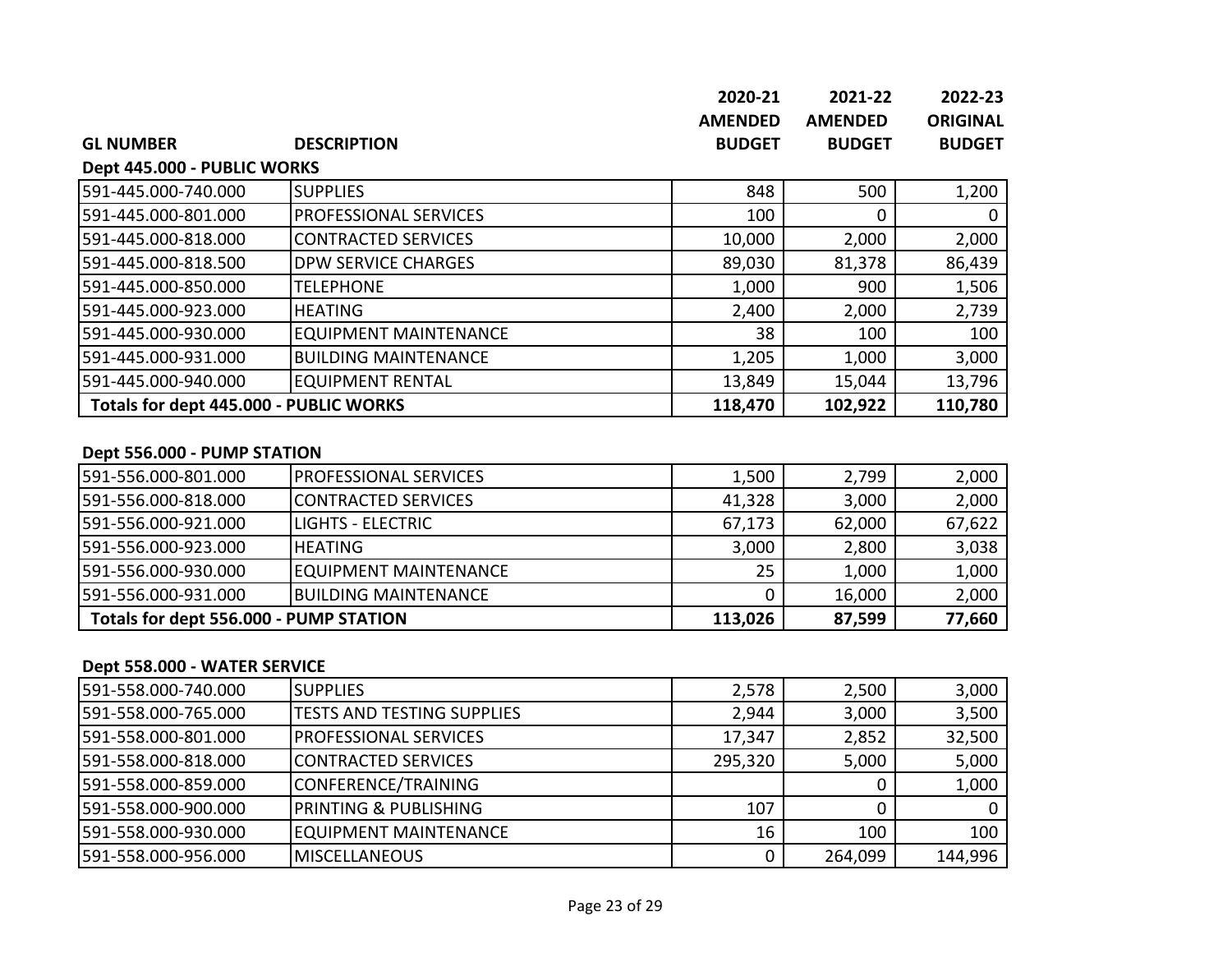|                  |                                         | 2020-21        | 2021-22        | 2022-23         |
|------------------|-----------------------------------------|----------------|----------------|-----------------|
|                  |                                         | <b>AMENDED</b> | <b>AMENDED</b> | <b>ORIGINAL</b> |
| <b>GL NUMBER</b> | <b>DESCRIPTION</b>                      | <b>BUDGET</b>  | <b>BUDGET</b>  | <b>BUDGET</b>   |
|                  | Totals for dept 558.000 - WATER SERVICE | 318,312        | 277,551        | 190,096         |

#### **Dept 559.000 - WATER TANK**

| 591-559.000-740.000                  | <b>ISUPPLIES</b>           | 45     |        |        |
|--------------------------------------|----------------------------|--------|--------|--------|
| 591-559.000-818.000                  | <b>CONTRACTED SERVICES</b> | 6,260  | 3,000  | 3,100  |
| 591-559.000-921.000                  | <b>ILIGHTS - ELECTRIC</b>  | 7,355  | 7,200  | 9,066  |
| Totals for dept 559.000 - WATER TANK |                            | 13,660 | 10,200 | 12,166 |

#### **Dept 561.000 - WATER METERS**

| 591-561.000-<br>.000<br>740                                                                    | <b>SUPPLIES</b> | 2.112<br><u>J.LIZ</u> | 3,000 | 5,000 |
|------------------------------------------------------------------------------------------------|-----------------|-----------------------|-------|-------|
| .000<br><b>TERS</b><br>MF.<br>-561<br>WA'<br><b>ATFR</b><br>Totals for <b>v</b><br><b>Rent</b> |                 | 2.117<br>J, L L Z     | 3,000 | 5,000 |

#### **Dept 925.000 - INSURANCE**

| 12.000<br><sup>2</sup> 19-000-9∆ر<br>591-925 | (BLDG &<br><b>FIRE INS</b><br><b>MARIN</b><br>INLAND | $\sim$<br>⊦,⊥⊃∠ | <b>220</b> | $\sim$     |
|----------------------------------------------|------------------------------------------------------|-----------------|------------|------------|
| <b>INSURANCE</b>                             |                                                      | 123             | ລລດ        | <b>AJC</b> |
| Totals for dept 925.000                      |                                                      | 4,194           | +,ココフ      | +,420      |

# **Dept 956.000 - PROPERTY TAX SERVICES**

| 6.000-956.701<br>591-956.                          | ั BACKS/ADJUS เ<br>$5$ TMENTS<br>CHARGE.<br>TAX U | 3,500 | 1,250 |
|----------------------------------------------------|---------------------------------------------------|-------|-------|
| Totals for dept 956.000<br>- PROPERTY TAX SERVICES |                                                   | 3,500 | 1,250 |

#### **Dept 970.000 - CAPITOL OUTLAY**

| 591-970.000-970.000                           | <b>CAPITOL</b><br><b>OUTLAY</b> | 22,765 | 8,850 |  |
|-----------------------------------------------|---------------------------------|--------|-------|--|
| Totals for dept 970.000 - CAPITOL<br>L OUTLAY |                                 | 22,765 | 8,850 |  |

#### **Dept 990.000 - DEBT SERVICE**

| 1591-990.000-991.001                   | LOAN PRINCIPAL IRON RIVER (2001)   | 153,000 | 157,000 | 161,000 |
|----------------------------------------|------------------------------------|---------|---------|---------|
| 591-990.000-991.005                    | <b>LOAN PRINCIPLE WATER (2011)</b> | 93,200  | 95,200  | 97,200  |
| 591-990.000-995.001                    | INTEREST IRON RIVER (2001)         | 110,208 | 106,470 | 102,602 |
| 591-990.000-995.005                    | INTEREST (2011 IR)                 | 76,375  | 74,725  | 73,025  |
| Totals for dept 990.000 - DEBT SERVICE |                                    | 432,783 | 433,395 | 433,827 |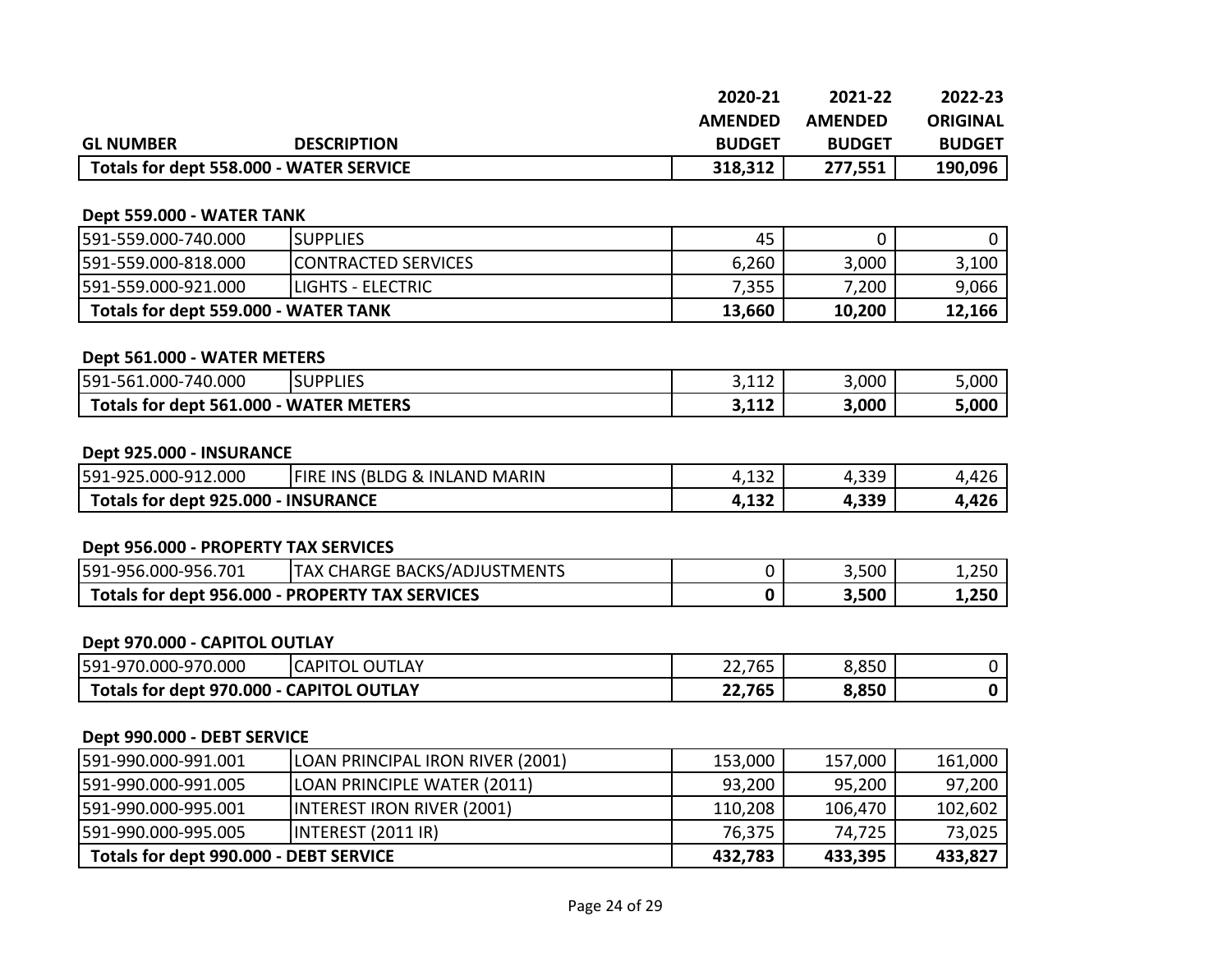|                  |                    | 2020-21        | 2021-22        | 2022-23       |
|------------------|--------------------|----------------|----------------|---------------|
|                  |                    | <b>AMENDED</b> | <b>AMENDED</b> | ORIGINAL      |
| <b>GL NUMBER</b> | <b>DESCRIPTION</b> | <b>BUDGET</b>  | <b>BUDGET</b>  | <b>BUDGET</b> |

| <b>ESTIMATED REVENUES</b>                 | 1,088,741 | 997,530 | 954,098 |
|-------------------------------------------|-----------|---------|---------|
| <b>TOTAL APPROPRIATIONS</b>               | 1,088,741 | 997,530 | 954,098 |
| NET OF REVENUES/APPROPRIATIONS - FUND 591 |           |         |         |
| <b>BEGINNING FUND BALANCE</b>             | 497,296   | 277,771 | 135,771 |
| <b>ENDING FUND BALANCE</b>                | 277,771   | 135,771 | 135,771 |

#### **Fund 593 - SEWER FUND**

#### **Dept 000.000**

| 593-000.000-626.000       | <b>SEWER LINE SERVICES</b>           | 6,000   | 5,473   | 5,473     |
|---------------------------|--------------------------------------|---------|---------|-----------|
| 593-000.000-642.000       | <b>CITY USER FEES</b>                | 800,000 | 891,953 | 938,320   |
| 593-000.000-642.003       | <b>CITY USER FEES (MINERAL HILLS</b> | 500     | 450     | 700       |
| 593-000.000-671.000       | <b>INVESTMENT INTEREST</b>           | 5,800   | 1,800   | 1,900     |
| 593-000.000-671.101       | INT (BOND-INT-REDEMP ACCT) I         | 100     | 100     | 50        |
| 593-000.000-671.201       | INT (BOND RESERVE ACCT) IR           | 100     | 100     | 75        |
| 593-000.000-671.301       | INT (REP, REPL, IMP ACCT) IR         | 200     | 100     | 100       |
| 593-000.000-689.000       | <b>FUND BALANCE APPROPRIATION</b>    |         | 0       | 77,321    |
| 593-000.000-690.000       | PENALTIES                            | 29,000  | 29,849  | 22,660    |
| Totals for dept 000.000 - |                                      | 841,700 | 929,825 | 1,046,598 |

# **Dept 205.000 - COMPUTER CONSULTING**

| 593-205.000-701.000                           | <b>SERVICES</b><br>IFEES & | 1,000 | 1,000 | 1,000 |
|-----------------------------------------------|----------------------------|-------|-------|-------|
| Totals for dept 205.000 - COMPUTER CONSULTING |                            | 1,000 | 1,000 | 1,000 |

#### **Dept 210.000 - ADMINISTRATION**

| 1593-210.000-740.000 | <b>ISUPPLIES</b>              | 700    | 1,000  | 500    |
|----------------------|-------------------------------|--------|--------|--------|
| 1593-210.000-740.100 | <b>IPOSTAGE</b>               | 2,689  | 2,400  | 2,900  |
| 1593-210.000-801.000 | <b>IPROFESSIONAL SERVICES</b> | 3,965  | 2,000  |        |
| 1593-210.000-819.000 | <b>JADMIN SERVICE CHARGES</b> | 47,000 | 50,074 | 54,365 |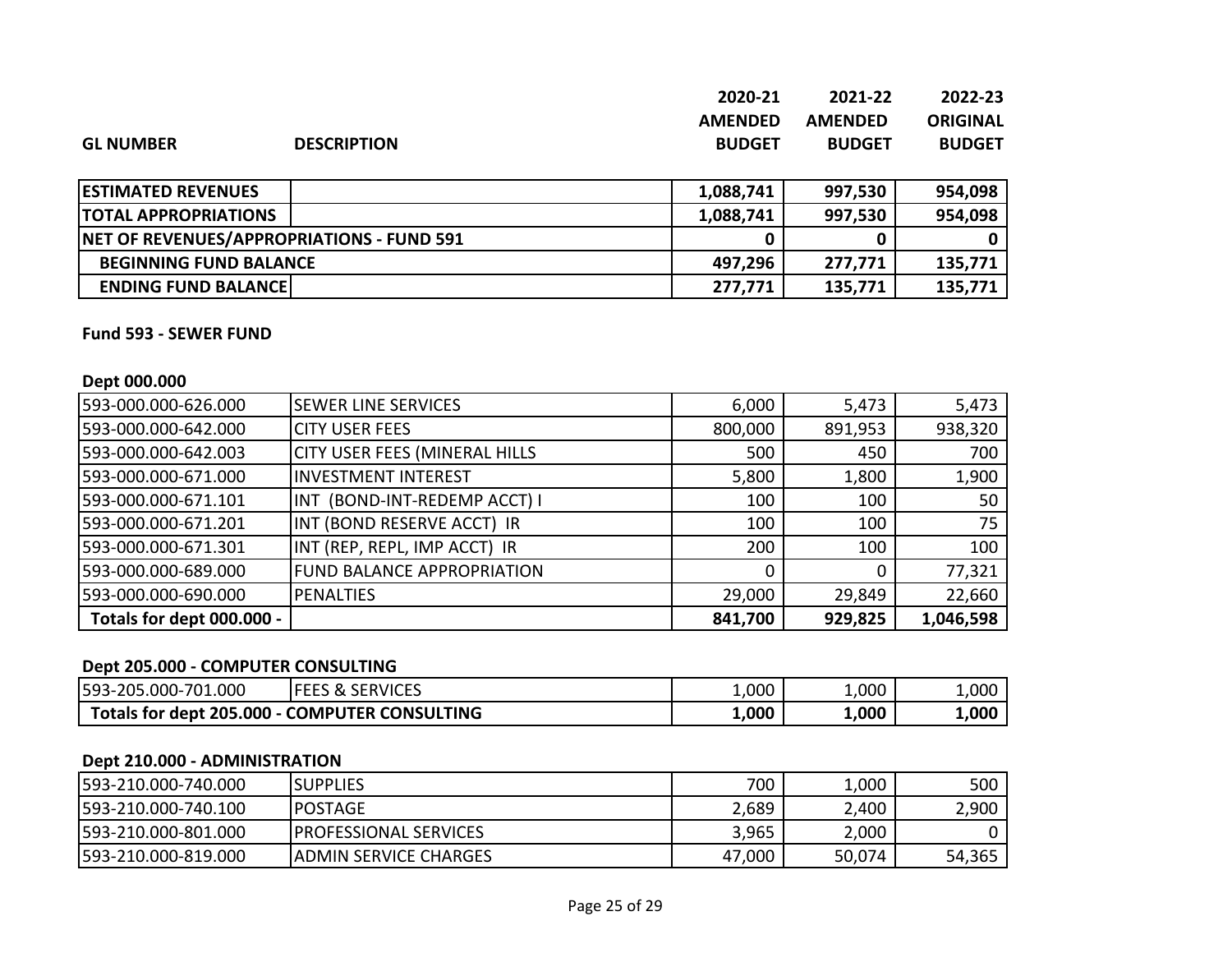|                                          |                                  | 2020-21        | 2021-22        | 2022-23         |
|------------------------------------------|----------------------------------|----------------|----------------|-----------------|
|                                          |                                  | <b>AMENDED</b> | <b>AMENDED</b> | <b>ORIGINAL</b> |
| <b>GL NUMBER</b>                         | <b>DESCRIPTION</b>               | <b>BUDGET</b>  | <b>BUDGET</b>  | <b>BUDGET</b>   |
| 593-210.000-900.000                      | <b>PRINTING &amp; PUBLISHING</b> | 100            |                |                 |
| 593-210.000-942.000                      | <b>IBUILDING RENTAL</b>          | 3,000          | 3,000          | 3,000           |
| Totals for dept 210.000 - ADMINISTRATION |                                  | 57,454         | 58,474         | 60,765          |

#### **Dept 527.000 - WICSA PLANT O&M**

| 593-527.000-946.000                       | <b>JOMR - CITY CHARGE</b> | 320,511 | 348,060 | 348,060 |
|-------------------------------------------|---------------------------|---------|---------|---------|
| Totals for dept 527.000 - WICSA PLANT O&M |                           | 320,511 | 348,060 | 348,060 |

#### **Dept 531.000 - WICSA DEBT RETIREMENT**

| 593-531.000-948.000                             | <b>IDEBT ASSESSMENT</b> | 178,320 | 175,700 | 175,700 |
|-------------------------------------------------|-------------------------|---------|---------|---------|
| Totals for dept 531.000 - WICSA DEBT RETIREMENT |                         | 178,320 | 175,700 | 175,700 |

#### **Dept 548.000 - SEWER MAINTENANCE**

| 1593-548.000-740.000                               | <b>I</b> SUPPLIES                 | 1,200  | 1,000   | 1,000   |
|----------------------------------------------------|-----------------------------------|--------|---------|---------|
| 593-548.000-775.000                                | <b>REPAIRS &amp; IMPROVEMENTS</b> |        | 112,266 | 5,000   |
| 593-548.000-801.000                                | <b>PROFESSIONAL SERVICES</b>      |        | 0       | 7,000   |
| 593-548.000-818.000                                | CONTRACTED SERVICES               | 51,172 | 5,237   | 203,900 |
| 593-548.000-818.500                                | <b>DPW SERVICE CHARGES</b>        | 31,290 | 15,597  | 34,110  |
| 593-548.000-930.000                                | EQUIPMENT MAINTENANCE             |        | 10,000  | 8,542   |
| 593-548.000-940.000                                | <b>EQUIPMENT RENTAL</b>           | 10,000 | 5,194   | 8,719   |
| <b>Totals for dept 548.000 - SEWER MAINTENANCE</b> |                                   | 93,662 | 149,294 | 268,271 |

#### **Dept 549.000 - LIFT STATION**

| 593-549.000-921.000                    | <b>ILIGHTS - ELECTRIC</b>    | 5,934  | 7,000  | 7,000  |
|----------------------------------------|------------------------------|--------|--------|--------|
| 593-549.000-923.000                    | <b>IHEATING</b>              | 1,400  | 1,700  | 1,500  |
| 593-549.000-930.000                    | <b>EQUIPMENT MAINTENANCE</b> | 3,075  | 5,000  | 5,000  |
| Totals for dept 549.000 - LIFT STATION |                              | 10,409 | 13,700 | 13,500 |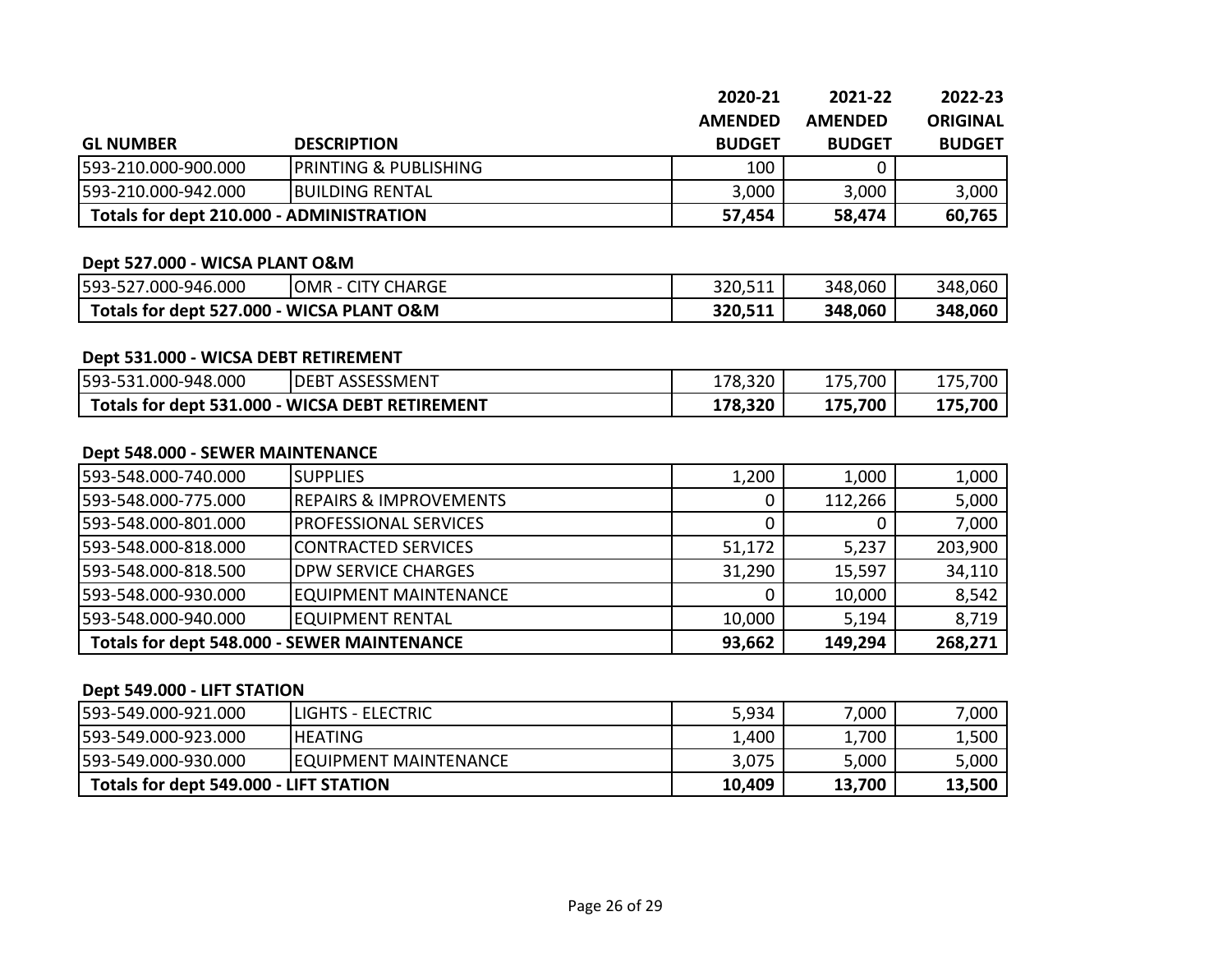|                                            |                                                 | 2020-21        | 2021-22        | 2022-23         |
|--------------------------------------------|-------------------------------------------------|----------------|----------------|-----------------|
|                                            |                                                 | <b>AMENDED</b> | <b>AMENDED</b> | <b>ORIGINAL</b> |
| <b>GL NUMBER</b>                           | <b>DESCRIPTION</b>                              | <b>BUDGET</b>  | <b>BUDGET</b>  | <b>BUDGET</b>   |
| Dept 925.000 - INSURANCE                   |                                                 |                |                |                 |
| 593-925.000-912.000                        | FIRE INS (BLDG & INLAND MARIN                   | 1,264          | 1,327          | 1,354           |
| <b>Totals for dept 925.000 - INSURANCE</b> |                                                 | 1,264          | 1,327          | 1,354           |
|                                            |                                                 |                |                |                 |
| Dept 956.000 - PROPERTY TAX SERVICES       |                                                 |                |                |                 |
| 593-956.000-956.701                        | <b>TAX CHARGE BACKS/ADJUSTMENTS</b>             | 0              | 5,000          | 1,500           |
|                                            | Totals for dept 956.000 - PROPERTY TAX SERVICES | 0              | 5,000          | 1,500           |
|                                            |                                                 |                |                |                 |
| Dept 990.000 - DEBT SERVICE                |                                                 |                |                |                 |
| 593-990.000-991.004                        | LOAN PRINC SRF PRJ #5326-01                     | 40,000         | 40,000         | 40,000          |
| 593-990.000-991.006                        | LOAN PRINCIPAL IR RD SEWER 2011                 | 89,450         | 89,450         | 90,450          |
| 593-990.000-995.004                        | INTEREST SRF PRJ #5326-01                       | 10,750         | 9,750          | 8,750           |
| LEND NAN NAN NAE NA <i>E</i>               | INITEDECT ID DD CEWED 2011                      | 20000          | 20.070         | 27.240          |

| 593-990.000-995.006                    | <b>IINTEREST IR RD SEWER 2011</b> | 38.880  | 38.070  | 37.249  |
|----------------------------------------|-----------------------------------|---------|---------|---------|
| Totals for dept 990.000 - DEBT SERVICE |                                   | 179,080 | 177,270 | 176,449 |
|                                        |                                   |         |         |         |

| <b>ESTIMATED REVENUES</b>                 | 841,700 | 929,825 | 1,046,598 |
|-------------------------------------------|---------|---------|-----------|
| <b>ITOTAL APPROPRIATIONS</b>              | 841,700 | 929,825 | 1,046,598 |
| NET OF REVENUES/APPROPRIATIONS - FUND 593 |         |         | (0)       |
| <b>BEGINNING FUND BALANCE</b>             | 694,977 | 817,386 | 817,386   |
| <b>ENDING FUND BALANCE</b>                | 694,977 | 817,386 | 740,065   |

#### **Fund 641 - MOTOR POOL FUND**

#### **Dept 000.000**

| 641-000.000-671.000  | lINVESTMENT INTEREST             | 500    | 500    | 450    |
|----------------------|----------------------------------|--------|--------|--------|
| 1641-000.000-676.101 | <b>EQUIP RENTAL GEN FUND</b>     | 44,045 | 25,000 | 55,740 |
| 1641-000.000-676.202 | <b>EQUIP RENT MAJOR STREET</b>   | 38,295 | 42,269 | 48,760 |
| 1641-000.000-676.203 | <b>EQUIP RENTAL LOCAL STREET</b> | 28,838 | 27,150 | 36,759 |
| 1641-000.000-676.209 | <b>EQUIPMENT RENTAL CEMETERY</b> | 3,648  | 2,000  | 2,000  |
| 641-000.000-676.245  | <b>EQUIP RENT DDA/TIF</b>        | 885    | 10,117 | 10,617 |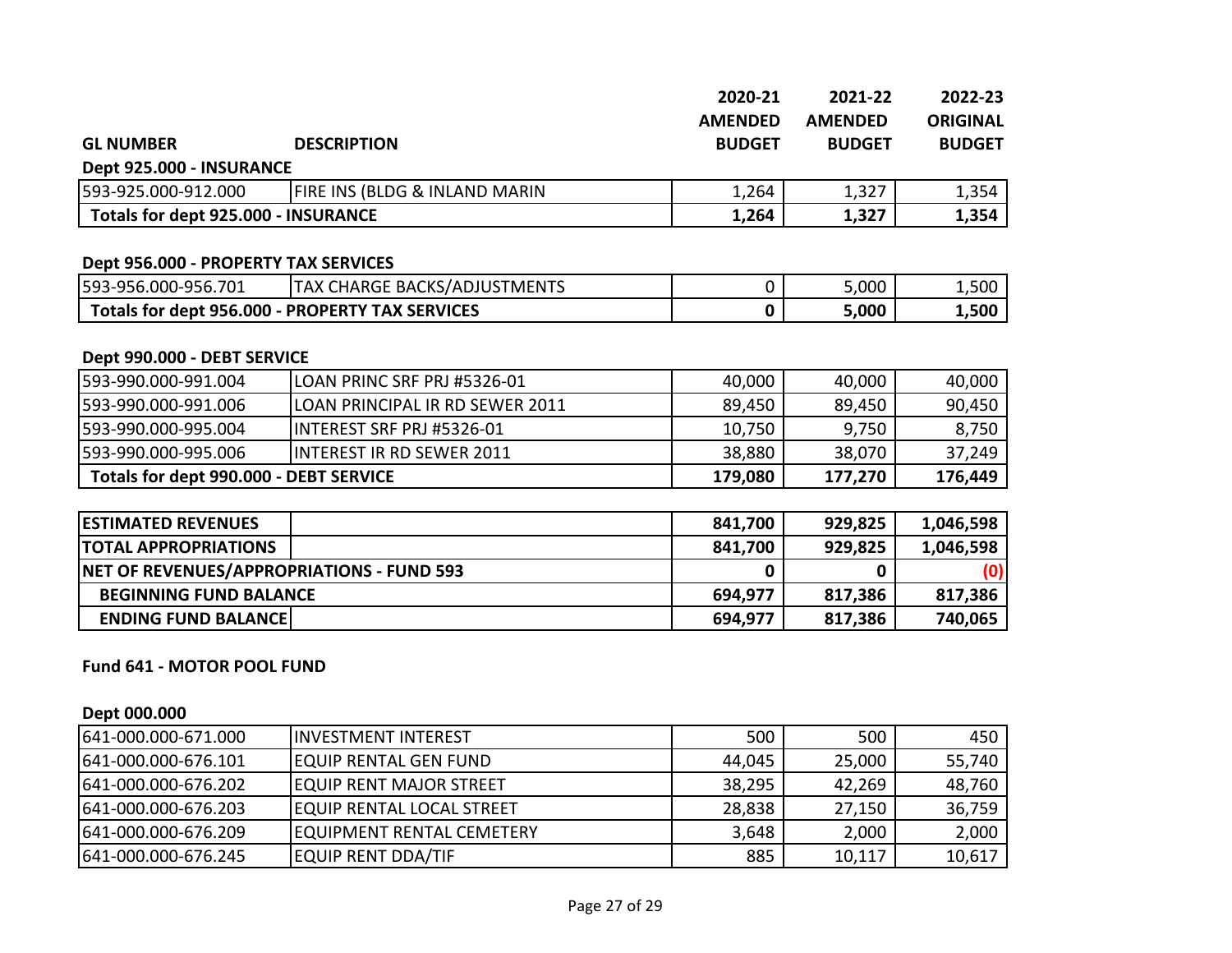|                                   |                                   | 2020-21        | 2021-22        | 2022-23         |
|-----------------------------------|-----------------------------------|----------------|----------------|-----------------|
|                                   |                                   | <b>AMENDED</b> | <b>AMENDED</b> | <b>ORIGINAL</b> |
| <b>GL NUMBER</b>                  | <b>DESCRIPTION</b>                | <b>BUDGET</b>  | <b>BUDGET</b>  | <b>BUDGET</b>   |
| 641-000.000-676.499               | <b>EQUIP RENT RV PARK</b>         | 100            | 200            | 50              |
| 641-000.000-676.591               | <b>EQUIP RENT WATER FUND</b>      | 13,849         | 15,044         | 13,796          |
| 641-000.000-676.593               | <b>EQUIP RENT SEWER FUND</b>      | 10,000         | 5,194          | 8,719           |
| 641-000.000-680.000               | <b>EQUIPMENT SALES</b>            | 501            | 1,000          | 1,000           |
| 641-000.000-689.000               | <b>FUND BALANCE APPROPRIATION</b> | 47,721         | 0              |                 |
| Totals for dept 000.000 - REVENUE |                                   | 188,382        | 128,474        | 177,891         |

#### **Dept 305.000 - POLICE DEPARTMENT**

| 1.000<br>641<br>1-305.000-7<br>751. | OIL<br><b>GAS &amp;</b> | ,000<br>$\overline{\phantom{a}}$ | 9,900 |
|-------------------------------------|-------------------------|----------------------------------|-------|
| Totals for dept 305.000<br>. .      | - POLICE DEPARTMENT     | 000,′                            | 9,900 |

#### **Dept 445.000 - PUBLIC WORKS**

| 641-445.000-751.000                    | <b>GAS &amp; OIL</b>                  |        | 30,000 | 48,900  |
|----------------------------------------|---------------------------------------|--------|--------|---------|
| 641-445.000-991.204                    | LOAN PRINCIPAL 2016 STREET SWEEPER    | 10,000 | 11,000 | 11,000  |
| 641-445.000-991.510                    | <b>LOAN PRINCIPAL 2019 PLOW TRUCK</b> | 9,000  | 9,500  | 10,000  |
| 641-445.000-991.512                    | LOAN PRINCIPAL 2022 PLOW TRUCK        |        |        | 21,096  |
| 641-445.000-995.204                    | ILOAN INTEREST 2016 STREET SWEEPER    | 8,076  | 7,650  | 7,182   |
| 641-445.000-995.510                    | lloan Interest 2019 Plow Truck        | 2,082  | 1,735  | 1,369   |
| 641-445.000-995.512                    | LOAN INTEREST 2022 PLOW TRUCK         |        |        | 1,200   |
| Totals for dept 445.000 - PUBLIC WORKS |                                       | 29,158 | 59,885 | 100,746 |

#### **Dept 970.000 - CAPITAL OUTLAY**

| 641<br>-970.000-970.000           | <b>CAPITO</b><br><b>OUTLAY</b> | ا 9,224د⊾     | 61,589 | 67,245 |
|-----------------------------------|--------------------------------|---------------|--------|--------|
| Totals for dept 970.000 - CAPITAL | <b>OUTLAY</b>                  | 224<br>159,22 | 61,589 | 67,245 |

| <b>IESTIMATED REVENUES</b>                       | 188,382 | 128,474 | 177,891 |
|--------------------------------------------------|---------|---------|---------|
| <b>ITOTAL APPROPRIATIONS</b>                     | 188,382 | 128,474 | 177,891 |
| <b>NET OF REVENUES/APPROPRIATIONS - FUND 641</b> |         |         |         |
| <b>BEGINNING FUND BALANCE</b>                    | 320,674 | 280,225 | 280,225 |
| <b>ENDING FUND BALANCE</b>                       | 280,225 | 280,225 | 280,225 |